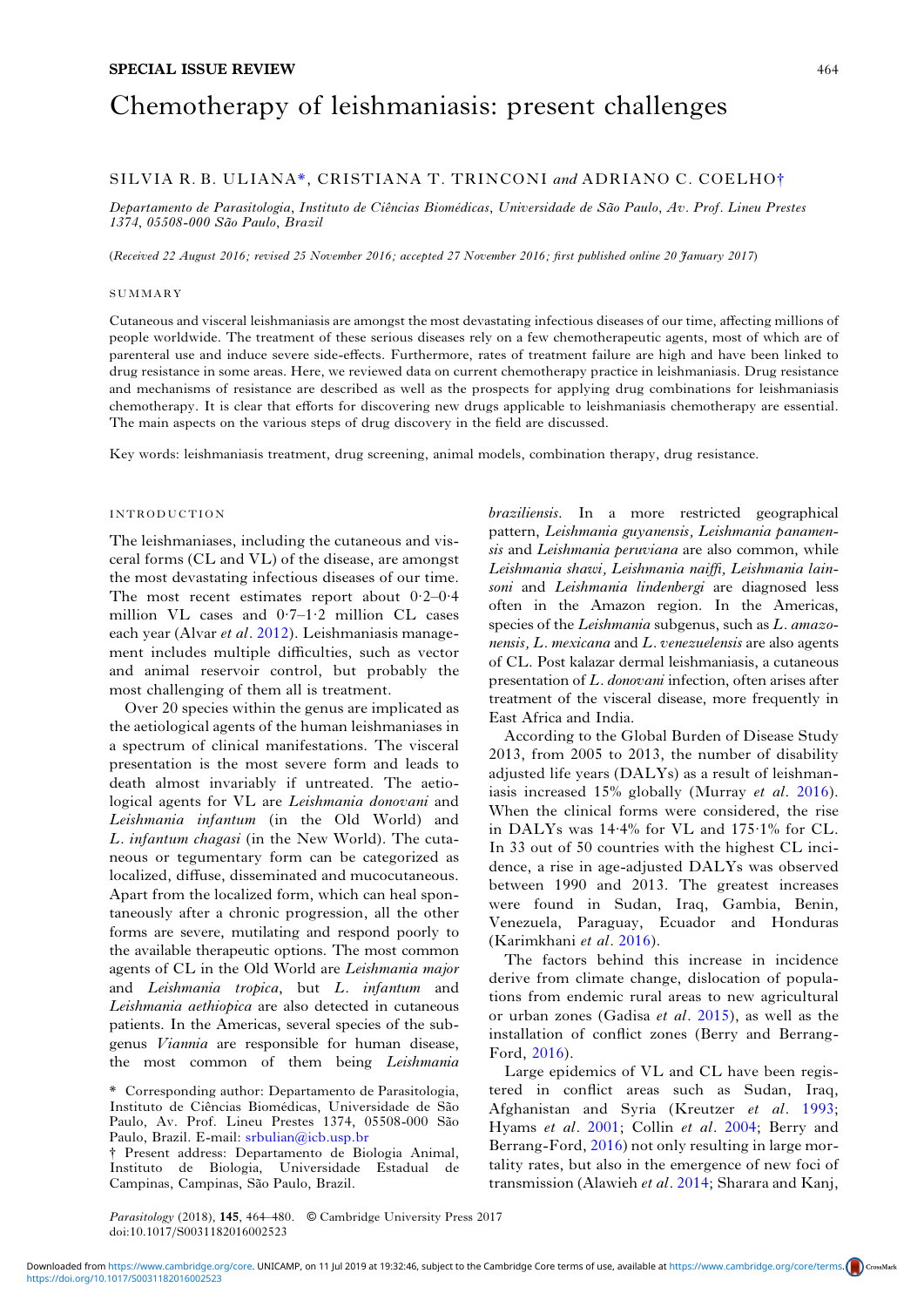$2014$ ; Inci *et al.*  $2015$ ), sometimes with unexpected clinical presentations (Kreutzer et al. [1993](#page-12-0)).

Geographical expansion outside of conflict zones has been registered as well. Factors most likely associated with these expansions are human migration and climate change.

### LEISHMANIASIS TREATMENT

There are only a few drugs available for leishmaniasis treatment and most of them have been in use for quite some time ([Table 1\)](#page-2-0). Curiously, the approaches to leishmaniasis treatment are mostly very broad and not species-specific, in spite of all the clinical diversity and of the great deal of correlation between species-specific determinants of clinical disease patterns. The specific choice of drug or length of treatment generally does not take into account the particularities of the different aetiological agents, because there are no easily accessible methods for species-specific diagnosis, while the co-existence of different species in the same geographical area is common. Therefore, in general, researchers and clinicians have not been able to ascertain whether species-specific schemes of treatment are more appropriate than an overall strategy.

Pentavalent antimonials were the first class of drugs applied to leishmaniasis treatment. Together with amphotericin B, pentamidine, miltefosine and paromomycin, they constitute the resources available for leishmaniasis chemotherapy.

The initial observations that led to the global use of antimonials and amphotericin B as the mainstay of leishmaniasis therapy were made by Brazilians. Gaspar Vianna suggested trivalent antimonials could be useful to treat the first cases of CL diagnosed in São Paulo, in 1914 (Vianna, [1914\)](#page-16-0). Pentavalent antimonials were developed during the 1920s, in India, and contributed to decrease considerably the treatment toxicity (Marsden, [1985](#page-13-0)). In the late 1950s, amphotericin B was described by Furtado and Lacaz as an alternative to the management of mucocutaneous leishmaniasis patients who frequently relapsed or did not respond to antimonial drugs (Sampaio et al. [1960](#page-15-0)) and was soon applied to the treatment of severe VL (Prata, [1963](#page-14-0)).

For decades, treatment schemes with pentavalent antimonials were used as the first choice to treat VL all over the world, in spite of the parenteral route of administration, high toxicity and cost. However, an increase in the number of therapeutic failures was noted from the 1980s in India and doses required to lead to clinical cure had to be slowly increased (Thakur, [1984](#page-15-0); Thakur et al. [1984\)](#page-15-0). WHO recommendations of pentavalent antimonial doses of 10 mg Sb<sup>V</sup> kg<sup>-1</sup> day<sup>-1</sup> for 20 days in 1984 (WHO, [1984](#page-16-0)) were raised to 20 mg  $kg^{-1}$  day<sup>-1</sup> and the period of administration to 28– 30 days. The latest WHO recommendations have demoted the use of pentavalent antimonials as single drugs to second or lower choices for the treatment of VL in all endemic regions, making liposomal amphotericin B the first recommended drug in most areas (WHO, [2010](#page-16-0)). However, due to the constraints on liposomal amphotericin use, mostly related to price and availability, pentavalent antimonials are still largely used as the first option for VL in some endemic countries.

Amphotericin B deoxycholate and liposomal amphotericin B have been in use for the treatment of VL in the presence of concomitant illnesses or risk factors such as age extremes. Amphotericin B deoxycholate is highly toxic and has to be administered by slow intravenous infusion over 4 to 6 h, requiring hospitalization. Lipid formulations of amphotericin B display similar efficacy with significantly lower toxicity (Szoka et al. [1987;](#page-15-0) Botero Aguirre and Restrepo Hamid, [2015\)](#page-10-0). These formulations are now recommended as the first choice drug, with a good level of evidence for efficacy (Balasegaram et al. [2012](#page-10-0)). However, its cost is still prohibitive in several endemic regions.

Another drug available for VL treatment is miltefosine (hexadecylphosphocholine), a phosphatidylcholine analogue, initially developed as an antineoplastic drug, that showed good activity against L. donovani (Croft et al. [1987;](#page-11-0) Kuhlencord et al. [1992\)](#page-12-0) and was shown to be very effective for the treatment of VL in India, country that was the first to approve its clinical use in 2002 (Sundar et al. [2002\)](#page-15-0). The main drawbacks of miltefosine are its teratogenic potential and the long half-life that can lead to the selection of drug-resistant lines (Dorlo et al. [2008](#page-11-0)). However, it benefits from being administered orally. Side-effects are mainly gastrointestinal and, although severe in some patients, they are generally considered manageable. Efficacy of miltefosine for the treatment of L. donovani infections in Africa is still under study (Omollo et al. [2011\)](#page-14-0), but seems to be low in populations with a high prevalence of HIV co-infection (Ritmeijer et al. [2001](#page-14-0)). Miltefosine was used for some years as the first line therapy for VL in parts of India, but the emergence of a relevant relapse rate has moved miltefosine down the line as an option mainly for combination therapy (Sundar et al. [2012;](#page-15-0) Rijal et al. [2013\)](#page-14-0).

The antileishmanial activity of paromomycin, an aminoglycoside antibiotic, was first described in the 1960s (Neal et al. [1968](#page-13-0)). It was proposed as a topical agent for CL treatment (El-On et al. [1985\)](#page-11-0). Paromomycin used by the parenteral route was later suggested as an alternative for VL (Chunge et al. [1990](#page-10-0)). Clinical trials carried on in India indicated that paromomycin was effective for the treatment of VL (Sundar et al. [2007\)](#page-15-0). However, the same response was not found in East Africa, where trials demonstrated geographical heterogeneity and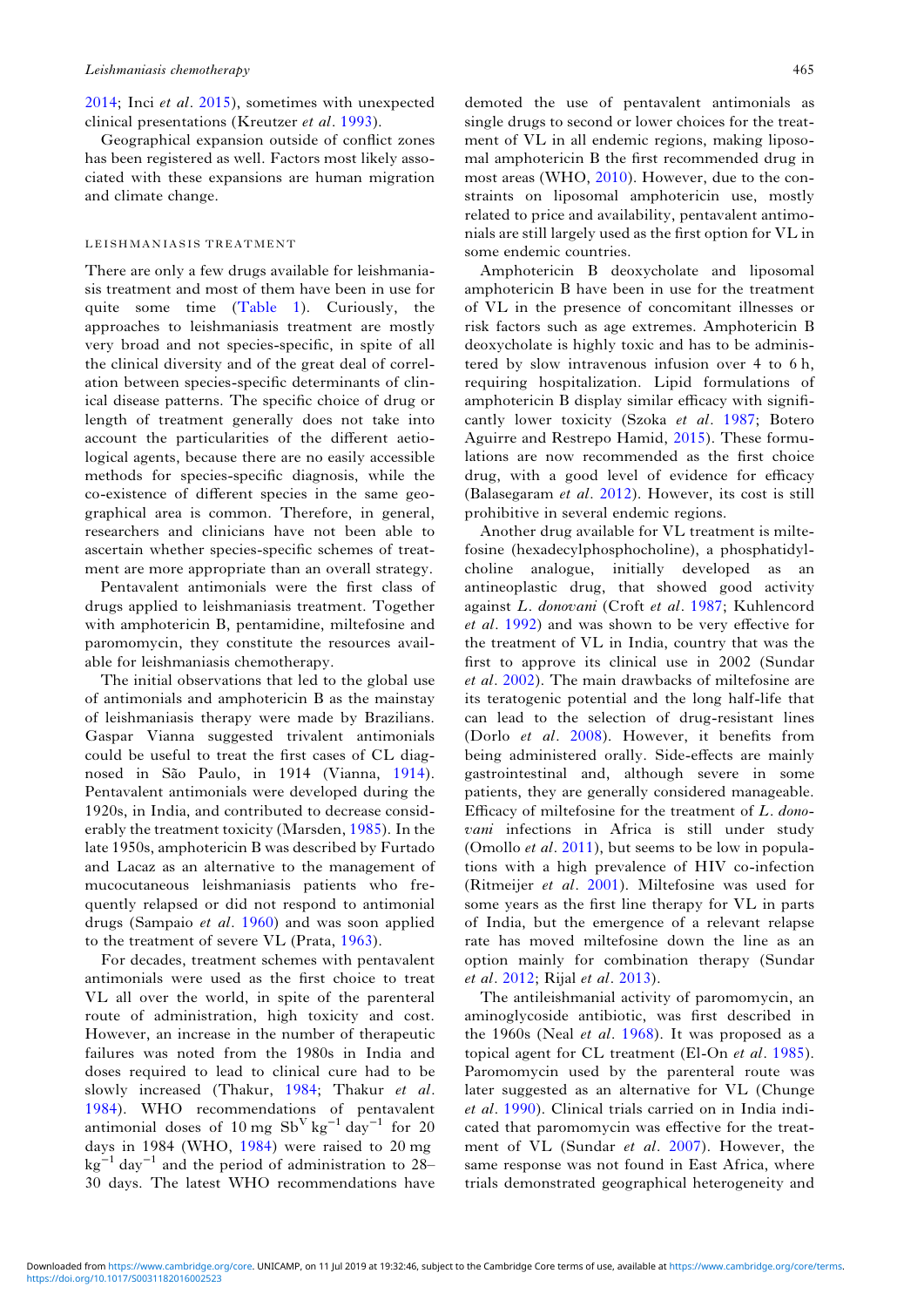| $\mathop{\rm Drug}\nolimits$ | $2\mathrm{D}$ structure      | $\operatorname{Molecular}$ formula         | Molecular weight $(g \text{ mol}^{-1})$ |
|------------------------------|------------------------------|--------------------------------------------|-----------------------------------------|
|                              | $0 \approx_{\text{sp}} 0$    |                                            |                                         |
| Meglumine antimoniate        |                              | $\rm{C_7H_{18}NO_8Sb}$                     | 366                                     |
| Sodium stibogluconate        | Na '<br>C<br>Na <sup>-</sup> | $C_{12}H_{38}Na_3O_{26}Sb_2$               | 911                                     |
| Amphotericin B               | ó                            | $C_{47}H_{73}NO_{17}$                      | 924                                     |
| Miltefosine                  |                              | $\rm{C}_{21}\rm{H}_{46}\rm{NO}_{4}\rm{P}$  | 407                                     |
| Paromomycin                  | O<br>0.<br>o                 | $C_{23}H_{45}N_5O_{14}$                    | 616                                     |
| Pentamidine                  |                              | $\rm{C}_{19}\rm{H}_{24}\rm{N}_{4}\rm{O}_2$ | 340                                     |

<span id="page-2-0"></span>Table 1. Summary of current antileishmanial drugs

lower cure rates after treatment with paromomycin than with antimonials (Hailu et al. [2010;](#page-12-0) Musa et al. [2010](#page-13-0), [2012](#page-13-0)). On the other hand, shorter courses of the association of paromomycin and antimonial were shown to be as effective as the long course of antimonial alone (Musa et al. [2012;](#page-13-0) Atia et al. [2015\)](#page-10-0), representing an advance in terms of therapeutic options. This scheme of association is now part of the WHO recommendations in these areas.

Historically, CL treatment has also made use of pentavalent antimonials as a first choice drug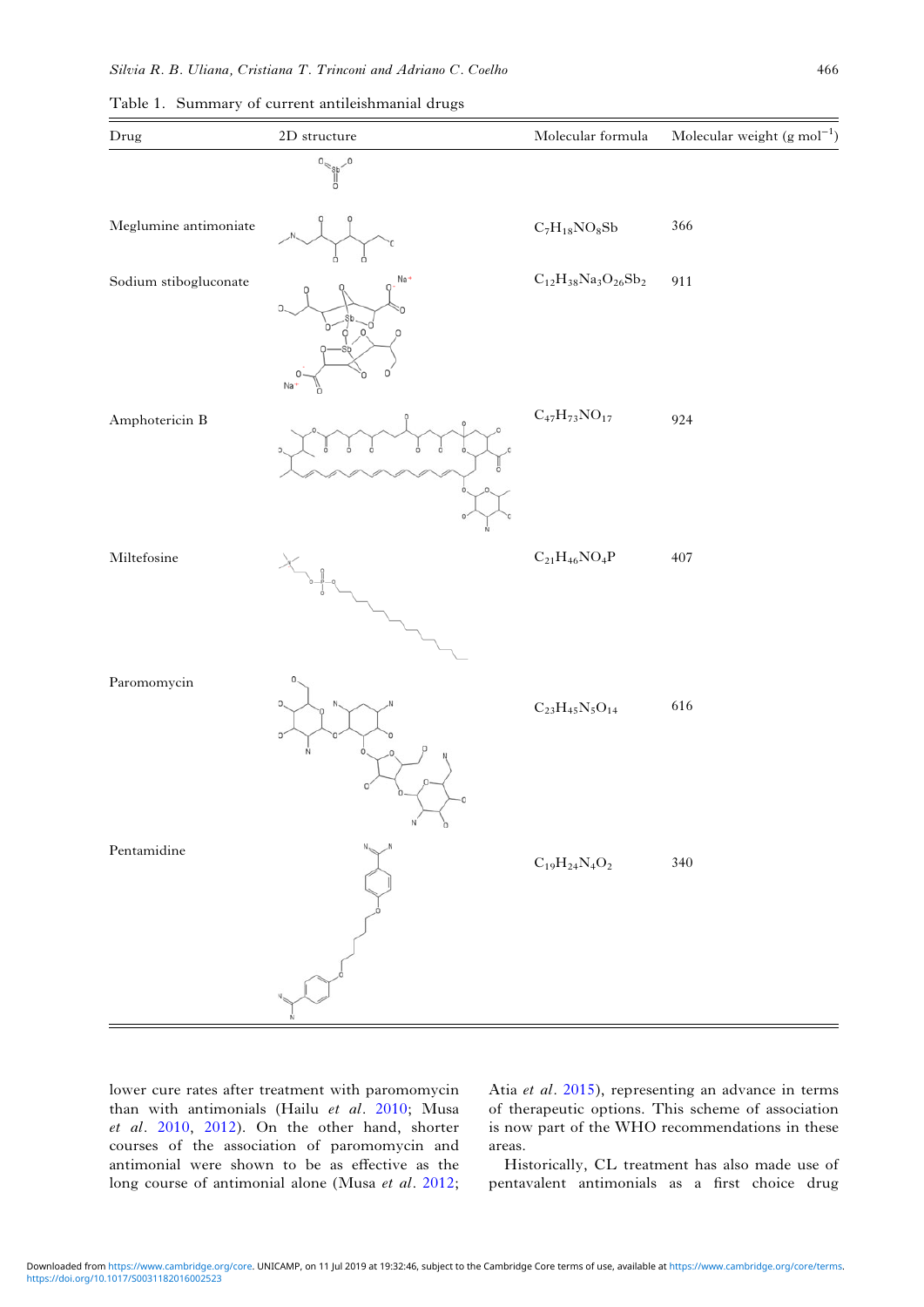(Gonzalez et al. [2008](#page-11-0), [2009](#page-11-0)). The toxicity and parenteral routes of administration, together with the duration of treatment stimulated the use of alternative routes and drugs to treat the cutaneous form of the disease. For example, in benign cases (one or few small lesions in non-critical body areas) caused by L. major, local options such as topical paromomycin, termotherapy, cryotherapy or intralesional antimonials have been applied.

The heterogeneity of clinical pictures, disease progression, complications and response to treatment of the various aetiological agents of CL makes the choice of therapy much less homogeneous than for VL. Another complicating factor is that most clinical trials conducted so far on the treatment of CL and mucocutaneous leishmaniasis, including studies on antimonials as well as other agents, were not well designed and reported, leading to inconclusive results (Gonzalez et al. [2008](#page-11-0), [2009](#page-11-0)).

While topical agents are applied to  $L$ . *major* infections, New World CL is generally more severe with the potential of metastasis or progression to severe forms (diffuse or disseminated as well as mucocutaneous leishmaniasis) (Jirmanus et al. [2012\)](#page-12-0). In addition, the spontaneous cure rate is very low in Americas (Cota et al. [2016\)](#page-11-0). For these reasons, exclusive local treatment is generally not recommended and systemic drugs are employed with a great degree of geographical variation, including drugs with very specific applications, such as ketoconazole (for L. mexicana) (WHO, [2010\)](#page-16-0). The systemic drugs applicable are pentavalent antimonials, pentamidine, amphotericin B and miltefosine. Notwithstanding, antimonials are still the first line treatment for CL in most leishmaniasis-endemic countries. Meglumine antimoniate is still used as first line option to treat CL in Brazil, for example, where even with more extensive schemes of antimonial treatment, recent studies have demonstrated a failure rate of over 40% in patients with tegumentary leishmaniasis in different geographic areas (Machado et al. [2010;](#page-13-0) Chrusciak-Talhari et al. [2011;](#page-10-0) Neves et al. [2011](#page-13-0)).

The use of amphotericin B in CL is generally reserved as a second or third option after treatment failure, mainly due to toxicity.

Pentamidine was synthesized at the end of the 1930s, as part of a diamidine group and as a synthalin analogue that showed activity against Trypanosoma. The demonstration of activity against Leishmania led to its use for the treatment of VL in India in the early 1940s (Bray *et al.* [2003](#page-10-0)). The high frequency of toxic effects, as for example, cardiotoxicity and metabolic disturbances, made pentamidine a forgotten option until the emergence of resistance against antimonials. However, the efficacy in the treatment of VL patients was unsatisfactory and a high number of relapses was noted (Jha et al. [1991](#page-12-0)), suggesting that resistance against pentamidine could be

easily selected. Pentamidine has found its niche in the treatment of infections in areas of South America where L. guyanensis is more prevalent (Van Der Meide et al. [2009\)](#page-15-0).

The application of miltefosine in the treatment of CL is not yet completely established. The susceptibility of cutaneous *Leishmania* species to miltefosine is lower as compared with the susceptibility of L. donovani (Escobar et al. [2002](#page-11-0)). Clinical trials performed in Colombia and Nicaragua showed that miltefosine's efficacy was variable, and seemed to correlate not only with the *Leishmania* species, but also with geographical heterogeneity within the same species (Soto and Berman, [2006\)](#page-15-0). The drug is approved for the treatment of CL in Colombia. It has been tried in Brazil in two studies that showed efficacy of about 70% for miltefosine in CL patients (Machado et al. [2010;](#page-13-0) Chrusciak-Talhari et al. [2011](#page-10-0)). Miltefosine was also shown to be non-inferior to pentavalent antimonial for the treatment of CL caused by L. major in Iran (Mohebali et al. [2007\)](#page-13-0).

Paromomycin was initially reported as a potential topical drug in animal models (El-On et al. [1984\)](#page-11-0) and tested for CL treatment as a topical agent with variable results (Kim et al. [2009\)](#page-12-0). Topical treatment of Old World CL with paromomycin was generally more effective than placebo and equivalent to intralesional pentavalent antimonials (El-On et al. [1992](#page-11-0); Ben Salah et al. [2013\)](#page-10-0). The association of paromomycin with methylbenzethonium chloride led to an increase in side-effects. Against New World species, topical paromomycin was inferior to pentavalent antimonials (Soto et al. [1998](#page-15-0); Armijos et al. [2004](#page-10-0)).

All therapeutic alternatives mentioned above present considerable toxicity, high cost and, with the exception of miltefosine, have to be administered by the parenteral route. Furthermore, the risk or demonstration of parasite resistance has become a major concern.

### DRUG RESISTANCE

Drug resistance is a phenotype of decreased susceptibility to a given drug acquired after drug selection. In the absence of previous exposure to drugs, natural variation in drug susceptibility does occur amongst species and clinical isolates of *Leishmania*. Reports of proven parasite resistance originated mainly from areas of anthroponotic transmission, such as the Indian subcontinent (Sundar, [2001](#page-15-0)). In endemic regions of zoonotic transmission, there is no definite demonstration of resistance yet. However, the recent disease urbanization may eventually change this scenario, leading to the emergence of drug resistant parasites in these regions (Harhay et al. [2011](#page-12-0)). Another serious concern is the increased number of HIV–leishmaniasis co-infected patients. In general, these patients respond poorly to the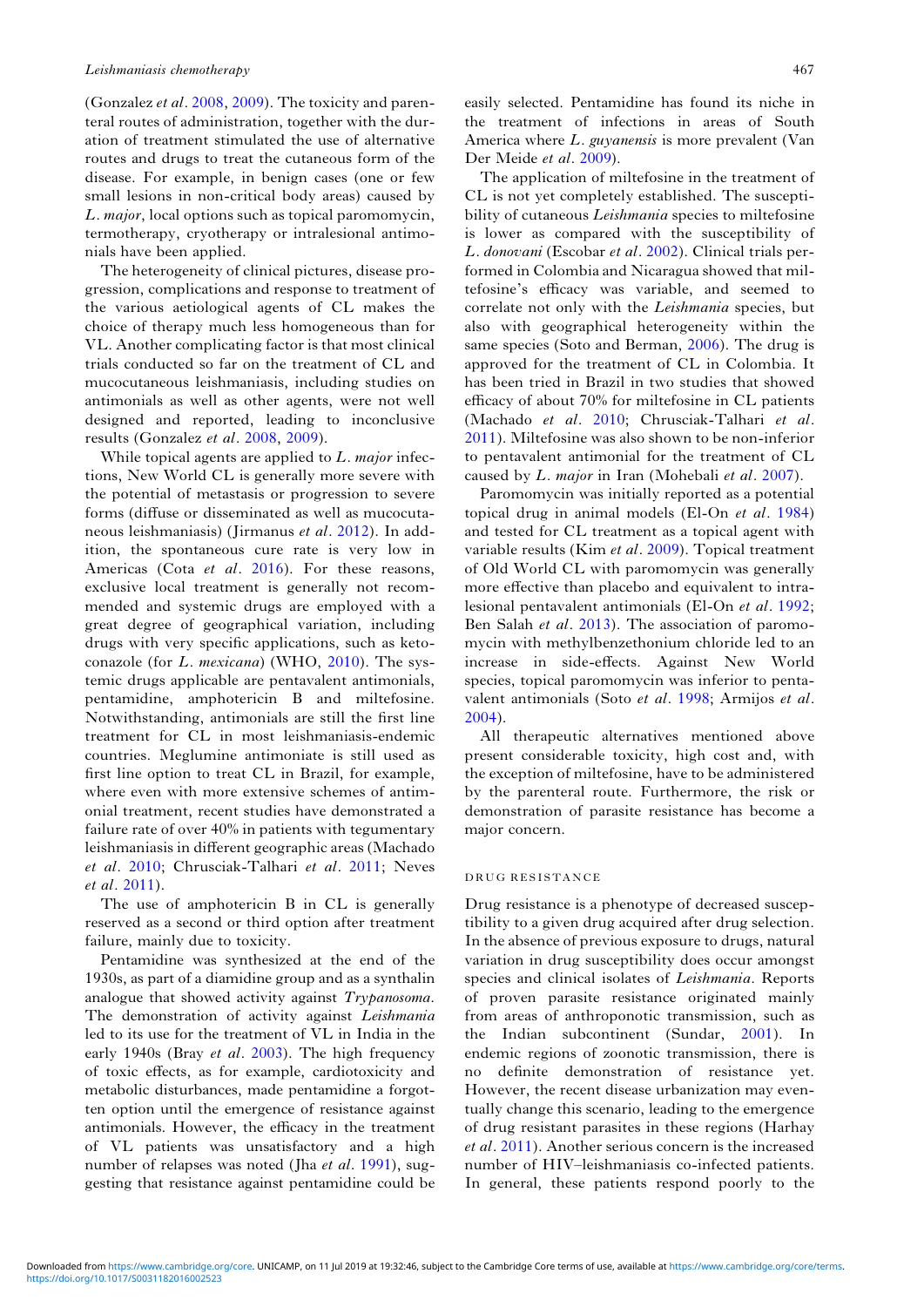treatment and exhibit high relapse rates, representing a potential source for the emergence of drugresistant parasites (Molina et al. [2003](#page-13-0)).

A progressive decrease in the efficacy of pentavalent antimonials was described initially in VL patients. In the Northeast of India, where 85–95% of the VL patients were cured after treatment with antimony in 1981, therapeutic failures reached 60–  $70\%$  by 1995 (Olliaro *et al.* [2005](#page-14-0)). Acquired resistance was confirmed in clinical isolates of L. donovani from this endemic region that were shown to be 3 fold less susceptible *in vitro* than isolates from patients who did respond to chemotherapy (Lira et al. [1999\)](#page-13-0). Currently, the drug is not in use in the district of Bihar, India and in parts of Nepal and Bangladesh, due to the spread of antimony resistance. The contamination of drinking water with arsenic in Bihar has been implicated as an additional factor associated with the development of antimonial resistance (Perry et al. [2015\)](#page-14-0).

In other VL endemic regions, lack of response to antimony does occur but detailed mapping of therapeutic failures is missing. Leishmania infantum isolates from dogs treated with antimony were shown to present decreased susceptibility to antimonials (Gramiccia et al. [1992\)](#page-12-0). On the other hand, variability in clinical response can also be explained by intrinsic differences in the sensitivity of Leishmania species and strains to antimonials (Berman et al. [1982](#page-10-0); Navin et al. [1992](#page-13-0)).

Studies performed in the laboratory have demonstrated that the parasite is easily selected in vitro for antimony resistance by drug pressure (Papadopoulou et al. [1994](#page-14-0); Haimeur et al. [2000;](#page-12-0) Do Monte-Neto et al. [2011;](#page-11-0) Monte-Neto et al. [2015](#page-13-0)). The main drug resistance mechanisms have been correlated with reduction of drug concentration within the parasite, either by a decreased uptake mediated by the aquaglyceroporin AQP1, the primary route of antimony entry (Gourbal et al. [2004](#page-12-0)) or by increased efflux of the drug mediated by the ABC transporter ABCC3 (also known as MRPA) (Legare et al. [2001\)](#page-12-0). Antimony resistant lines also present increased levels of thiols (cysteine, glutathione and trypanothione) due to overexpression/amplification of genes involved in the synthesis of gluthathione and polyamines, the components of trypanothione, the main intracellular thiol in Leishmania (Mukhopadhyay et al. [1996](#page-13-0); Grondin et al. [1997;](#page-12-0) Legare et al. [1997](#page-12-0); Guimond et al. [2003](#page-12-0); Do Monte-Neto et al. [2011\)](#page-11-0). Interestingly, several of the mechanisms associated with antimony resistance in vitro were found in L. donovani clinical isolates. For these parasites, susceptibility in vitro of intracellular amastigotes correlated well with the clinical response (Mukherjee et al. [2007\)](#page-13-0).

Resistance to antimony can also arise from inhibition of drug reduction or inactivation of the active drug form (Croft et al. [2006](#page-11-0)). Pentavalent antimony

is a prodrug that requires conversion to trivalent antimony to be active against the parasite. Two enzymes mediate this enzymatic reduction: a thioldependent reductase (TDR1) and an arsenate reductase (ACR2) (Denton et al. [2004;](#page-11-0) Zhou et al. [2004](#page-16-0)). The conversion to the active form is mediated by the host and by intracellular amastigotes, but not by promastigotes (Roberts and Rainey, [1993](#page-15-0); Shaked-Mishan et al. [2001](#page-15-0)).

In addition, other molecular markers have been associated with antimony resistance by functional cloning, such as ABC transporters, phosphatases and hypothetical proteins (Choudhury et al. [2008;](#page-10-0) Manzano et al. [2013;](#page-13-0) Nuhs et al. [2014;](#page-14-0) Gazanion et al. [2016;](#page-11-0) Perea et al. [2016](#page-14-0)). However, their role in clinical resistance and treatment failure is still unknown.

Amphotericin is a polyene antibiotic that targets the main membrane sterol of the parasite, ergosterol. The drug has been in use, although not as a first-line option in the treatment of leishmaniasis for decades, and, until recently, without indication that clinical resistance was emerging, even when patients were exposed to multiple courses of treatment (Lachaud et al. [2009](#page-12-0)). However, lack of response to treatment with amphotericin B has now been reported in India, where this drug has become the first-line option in areas where refractoriness to antimony is widespread (Purkait et al. [2012,](#page-14-0) [2015](#page-14-0)).

Leishmania is not easily selected in vitro by amphotericin pressure. However, stepwise drug increase was applied successfully to select Leishmania tarentolae and L. donovani amphotericin resistant lines (Mbongo et al. [1998;](#page-13-0) Singh et al. [2001\)](#page-15-0). These parasites exhibited gene amplification (Singh et al. [2001](#page-15-0)) and changes in drug-binding affinity to the plasma membrane as a result of a modified sterol composition (Mbongo et al. [1998](#page-13-0)). Recently, a screening method termed Cos-Seq was described employing functional cloning coupled to next-generation sequencing that allows the identification of potential drug targets and drug resistance genes (Gazanion et al. [2016](#page-11-0)). This strategy led to the identification of a hypothetical protein that contains transmembrane domains and a secretory signal peptide responsible for mediating amphotericin B resistance in promastigotes (Gazanion et al. [2016\)](#page-11-0).

After its approval for VL treatment in India (Sundar et al. [2002\)](#page-15-0) miltefosine replaced antimonials and was used as first-line therapy in northeastern India. However, an increase in the number of relapses was noted after a few years (Sundar et al. [2012;](#page-15-0) Rijal et al. [2013](#page-14-0)) affecting as many as  $20\%$  of patients infected with L. donovani 6-12 months after the end of treatment. The parasites isolated from relapsing patients did not present decreased drug susceptibility in vitro (Prajapati et al. [2013;](#page-14-0) Rijal et al. [2013](#page-14-0)), suggesting that the reduced clinical efficacy was related to other factors such as selection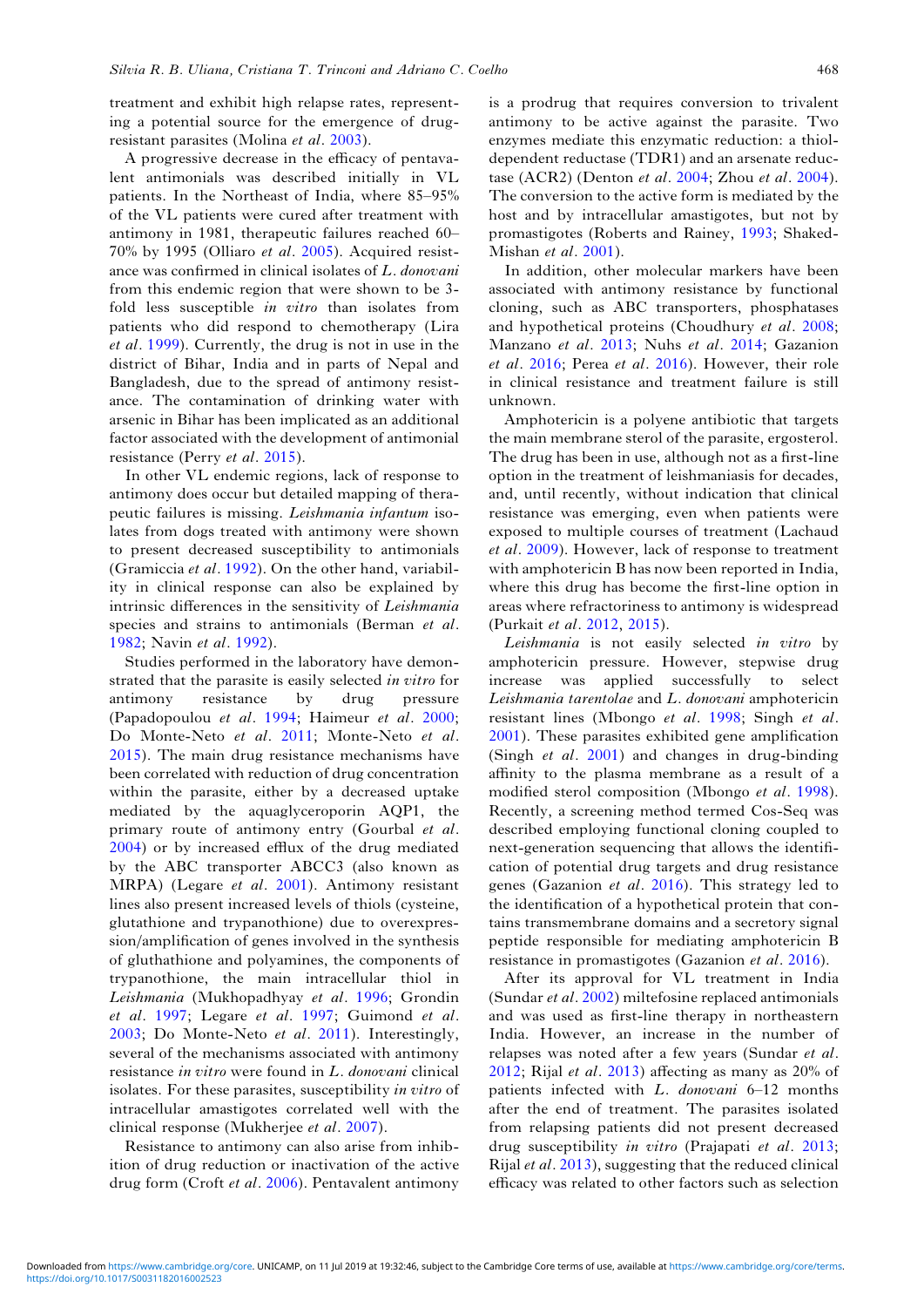of parasites with increased virulence/infectivity or lower exposure to the drug due to heterogeneous pharmacokinetics (Rai et al. [2013](#page-14-0); Dorlo et al. [2014\)](#page-11-0).

On the other hand, parasite resistance to miltefosine has been described in clinical isolates of L. infantum from a HIV-coinfected patient (Cojean et al. [2012\)](#page-11-0) and L. panamensis, both rescued after treatment (Obonaga et al. [2014](#page-14-0)).

Miltefosine interferes in cell membrane composition by inhibiting phospholipid metabolism and affecting phosphatidylcholine and phosphatidylethanolamine synthesis due to a decrease in intracellular choline (Rakotomanga et al. [2007](#page-14-0)). Parasites treated with miltefosine also present a significant reduction in mitochondrial membrane potential and in cytochrome-c oxidase activity (Santa-Rita et al. [2004](#page-15-0); Luque-Ortega and Rivas, [2007](#page-13-0)). The drug binds to the outer leaflet of the plasma membrane and is internalized by the endocytic pathway or by a flippase activity mediated by the miltefosine transporter (MT) and its non-catalytic subunit Ros3. This MT–Ros3 complex is responsible for phosphocoline accumulation in an ATP-dependent process (Perez-Victoria et al. [2003](#page-14-0), [2006](#page-14-0)b; Coelho et al. [2014](#page-11-0)). Miltefosine is eliminated by exocytosis or by a floppase activity that may be mediated by members of ABC transporter subfamilies ABCB and ABCG (Perez-Victoria et al. [2001](#page-14-0); Castanys-Munoz et al. [2007](#page-10-0), [2008](#page-10-0)).

Susceptibility to miltefosine *in vitro* is intrinsically variable in different species and clinical isolates of Leishmania (Yardley et al. [2005](#page-16-0); Coelho et al. [2014;](#page-11-0) Fernandez et al.  $2014$ ; Obonaga et al.  $2014$ ). This differential susceptibility among species and isolates may be explained by variations in the activity and substrate specificity of MT–Ros3 machinery, rate of cell division, biochemical targets, drug metabolism and biochemical composition of the plasma membrane (Perez-Victoria et al. [2006](#page-14-0)b; Sanchez-Canete et al. [2009\)](#page-15-0). On the other hand, recent studies have shown an absence of correlation between miltefosine susceptibility in vitro and treatment outcome, indicating that this variation in vitro may not affect clinical efficacy (Rijal et al. [2013](#page-14-0); Hendrickx et al. [2015](#page-12-0)).

Resistance to miltefosine is easily selected in vitro by stepwise increase in drug concentrations (Seifert et al. [2003;](#page-15-0) Coelho et al. [2012,](#page-10-0) [2014;](#page-11-0) Obonaga et al. [2014\)](#page-14-0) or by chemical mutagenesis (Perez-Victoria et al. [2003](#page-14-0); Coelho et al. [2015](#page-11-0)). In general, mechanisms of miltefosine resistance are associated with a defect in drug internalization mediated by the machinery MT–Ros3 (Perez-Victoria et al.  $2006b$  $2006b$ ). Mutations in the MT and Ros3 genes have been found after selection with miltefosine, with a higher frequency of mutations in the MT gene (Perez-Victoria et al. [2003,](#page-14-0) [2006](#page-14-0)a; Coelho et al. [2012,](#page-10-0) [2014;](#page-11-0) Kulshrestha et al. [2014;](#page-12-0) Mondelaers et al. [2016](#page-13-0); Shaw et al. [2016](#page-15-0)). Interestingly, the resistance phenotype mediated by MT inactivation persists in animal models of visceral and cutaneous disease (Seifert et al. [2007](#page-15-0); Coelho et al. [2014\)](#page-11-0), indicating that MT activity is essential for miltefosine efficacy in vivo.

Pentamidine was not used extensively for VL treatment, due to failure and toxicity, but it has its place in the treatment of CL. Parasites resistant to pentamidine are rapidly obtained in vitro for several Leishmania species (Ellenberger and Beverley, [1989](#page-11-0); Sereno and Lemesre, [1997](#page-15-0); Basselin et al. [2002](#page-10-0); Coelho et al. [2008](#page-10-0)). Pentamidine resistant lines display changes in intracellular concentrations of arginine and polyamines, reduction in pentamidine accumulation in the mitochondria and increased efflux of the drug (Basselin et al.  $2002$ ). It is possible that the ABC transporter PRP1, isolated previously by functional cloning, mediates this efflux (Coelho et al. [2003\)](#page-10-0). In addition to PRP1, functional cloning strategies using Cos-Seq identified a hypothetical protein that mediates low level of resistance to pentamidine in promastigotes (Gazanion et al. [2016](#page-11-0)). It would be interesting to evaluate whether parasites isolated from unresponsive cases are associated with overexpression of these genes.

Paromomycin is an aminoglycoside antibiotic that targets protein synthesis in the parasite (Maarouf et al. [1995](#page-13-0); Fernandez et al. [2011](#page-11-0)). The drug binds to the ribosome, specifically to the ribosomal A-site (Shalev et al. [2013\)](#page-15-0). Paromomycin also induces alterations in membrane fluidity and lipid metabolism and affects mitochondrial activity (Maarouf et al. [1997\)](#page-13-0). Resistant parasites can be selected in vitro and these lines show a decreased drug accumulation, although the protein/transporter involved is still unknown (Jhingran et al. [2009](#page-12-0); Bhandari et al. [2014\)](#page-10-0). Mutations in the small subunit ribosomal RNA gene were found in paromomycin resistant mutants of Escherichia coli and Tetrahymena (Fong et al. [1994\)](#page-11-0), but not in Leishmania-resistant lines, suggesting that the mechanisms leading to paromomycin resistance are variable. So far, there is only one paromomycin resistance gene identified in Leishmania (Gazanion et al. [2016](#page-11-0)). It encodes a hypothetical protein that contains a leucine-rich repeat domain that also confers resistance to pentamidine (Gazanion et al. [2016\)](#page-11-0). The mechanism of multiple drug resistance mediated by this protein is still uncertain. Clinical resistance to paromomycin has not yet been reported, fact perhaps explained by the recent introduction of the drug for the chemotherapy of the disease.

Heterogeneity in paromomycin susceptibility has been observed in different species and clinical isolates of the parasite (Neal et al. [1995](#page-13-0); Kulshrestha et al. [2011](#page-12-0); Prajapati et al. [2012\)](#page-14-0). Whether these differences detected in vitro affect treatment response in the field remains to be determined.

In fact, studies to determine the correlation between the various molecular markers of drug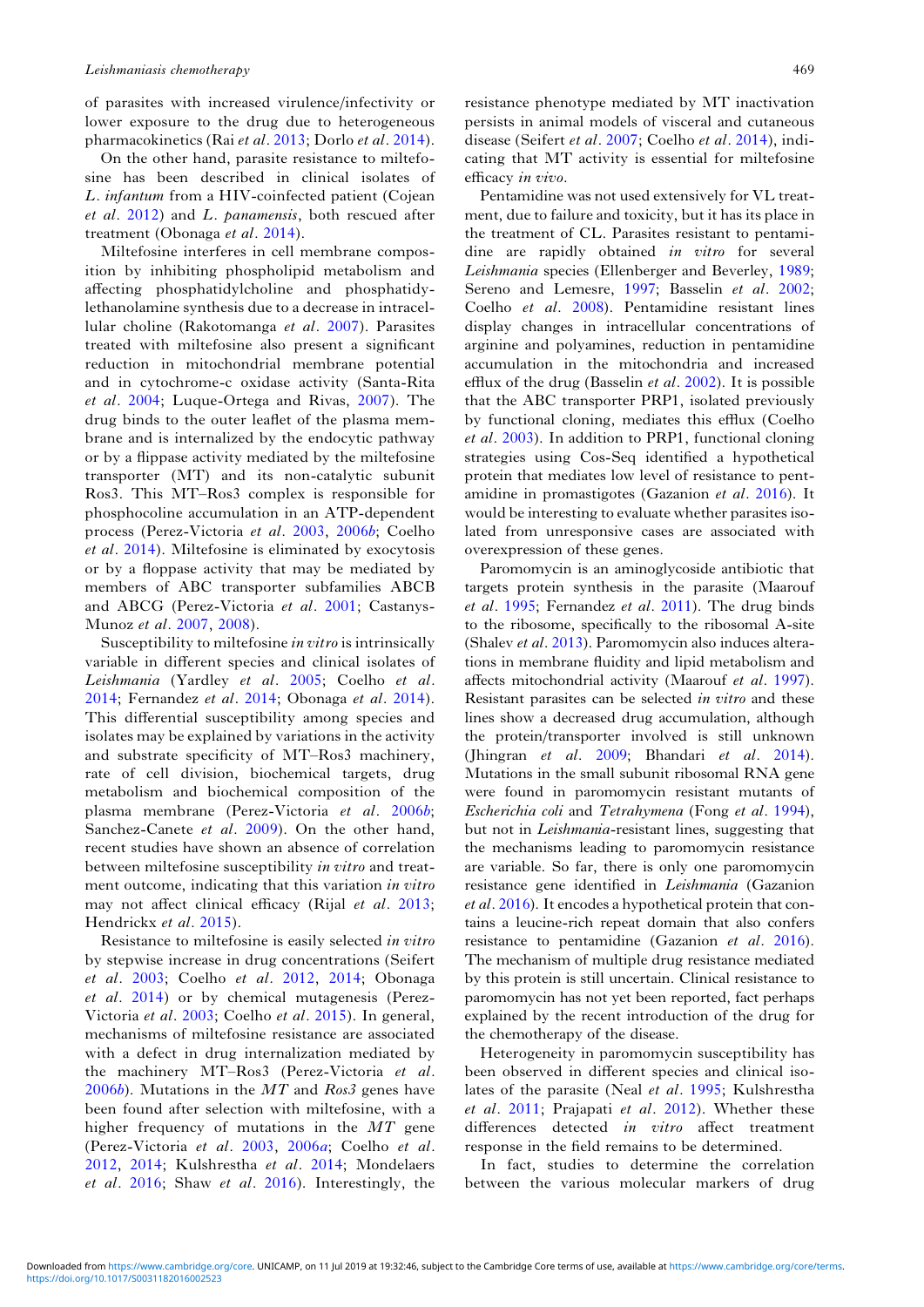resistance described in vitro and treatment failure/ clinical resistance need to be expanded. The problem of treatment failure is a complex one given that it can also be due to mishandling of antileishmanial drugs, individual variability in the susceptibility of Leishmania species and isolates, pharmacokinetics and drug–host immune response interaction (Croft et al. [2006](#page-11-0)). An additional factor that may also affect clinical efficacy and lead to treatment failure is the presence of Leishmania RNA virus 1 (LRV-1) in parasites of the Viannia subgenus. Recent data indicated that the virus may subvert the host immune response and affect clinical response to drugs (Adaui et al. [2015;](#page-10-0) Bourreau et al. [2016\)](#page-10-0).

Given that resistance to all antileishmanial drugs has been detected, at least in the laboratory, there is now a consensus on the necessity of adopting combination therapy as the preferred treatment option, especially for the life-threatening VL (WHO, [2012\)](#page-16-0).

### COMBINATION THERAPY

Combination therapy consists of using two or more drugs with synergistic or additive effects and distinct mechanisms of action with the aim of increasing the spectrum of activity and therapeutic efficacy. Ideally, combination therapy will reduce the overall dose of drugs and treatment duration, resulting in lower toxicity and higher compliance. It can also reduce costs and therefore the burden on the health system (Van Griensven et al. [2010;](#page-15-0) WHO, [2010](#page-16-0)). Combination therapy can also help delaying the selection of drug-resistant parasites, prolonging the effective life of available medicines, as has been reported in diseases such as tuberculosis, malaria and AIDS (Vandamme et al. [1999](#page-15-0); Kremsner and Krishna, [2004](#page-12-0); Van Griensven et al. [2010;](#page-15-0) Mitchison and Davies, [2012](#page-13-0)).

The implementation of combination therapy for leishmaniasis requires the determination of the best combination schemes and their efficacy in clinical settings. Efficacy studies reported or in progress have employed combinations of drugs already available – pentavalent antimonials, amphotericin B, miltefosine and paromomycin – and were performed mainly with VL patients in India and Africa.

Ongoing initiatives have focused mainly on two combination schemes: pentavalent antimonial associated with paromomycin and amphotericin B plus miltefosine. The first strategy is being applied mainly in Africa, given the high incidence of antimonial resistance in Asia.

Initial clinical trials testing the interaction between pentavalent antimonial and paromomycin date from the early 1990s, were performed in Kenya, India and Sudan, and demonstrated an enhanced overall efficacy and/or reduced treatment duration for the combination as compared with

antimonial alone (Chunge et al. [1990;](#page-10-0) Thakur et al. [1992;](#page-15-0) Seaman et al. [1993](#page-15-0)). A combination of sodium stibogluconate combined with paromomycin for 17 days was shown to be effective in southern Sudan with higher survival and initial cure rates in patients treated with the combination than with sodium stibogluconate alone (Melaku et al. [2007](#page-13-0)). A phase 3 trial in Ethiopia, Kenya, Sudan and Uganda confirmed that the use of sodium stibogluconate combined with paromomycin for 17 days was safe and non-inferior to the standard 30-day antimonial treatment (Musa et al. [2012\)](#page-13-0).

Based on these data, WHO recommendations were changed in 2010 to advocate the use of sodium stibogluconate and paromomycin combination as the first-line treatment in East Africa (Ethiopia, Eritrea, Kenya, Somalia, Sudan and Uganda) and Yemen (WHO, [2010\)](#page-16-0). A recent assessment of this treatment scheme indicated a cure rate of 86% at 6 months (Atia et al. [2015](#page-10-0)). However, it has also made clear that, although representing an improvement over past options given the reduction in hospitalization time, it still lacks in comprehensiveness: a considerable number of patients are excluded from this scheme because of underlying conditions, such as HIV co-infection, pregnancy, renal failure or due to disease severity, highlighting the necessity of the continued search for new drugs and treatment regimens to improve the handling of VL.

The interaction of amphotericin B and miltefosine has been investigated mainly in Indian VL patients. Phase 2 and 3 studies, performed in Bihar, India, have evaluated combinations of a single dose of liposomal amphotericin B followed by miltefosine given for 7, 10 or 14 days (Sundar et al. [2008](#page-15-0)). Other combination alternatives were also evaluated, such as single-dose liposomal amphotericin B plus a 10 day course of intramuscular paromomycin and the combination of miltefosine and paromomycin for 10 days (Sundar et al. [2011](#page-15-0)). All tested combinations were well tolerated and showed high efficacy with cure rates at 6–9 months follow-up higher than 95% and were therefore non-inferior to the standard treatment with amphotericin B in that endemic area.

A short course of amphotericin B combined with miltefosine is an attractive option for Indian VL due to the ease of administration, efficacy and tolerance. The reduction in time and amount of drug administered contribute to reduced toxicity and cost of therapy, besides protecting miltefosine from selection of drug resistant parasites.

Combination therapy is also strongly recommended for HIV/Leishmania co-infected patients (WHO, [2010](#page-16-0)). Visceral leishmaniasis in HIV coinfected patients represents a tremendous treatment challenge since patients that do respond to monotherapy present a high relapse rate. Furthermore, given the seriousness of the co-morbidities, high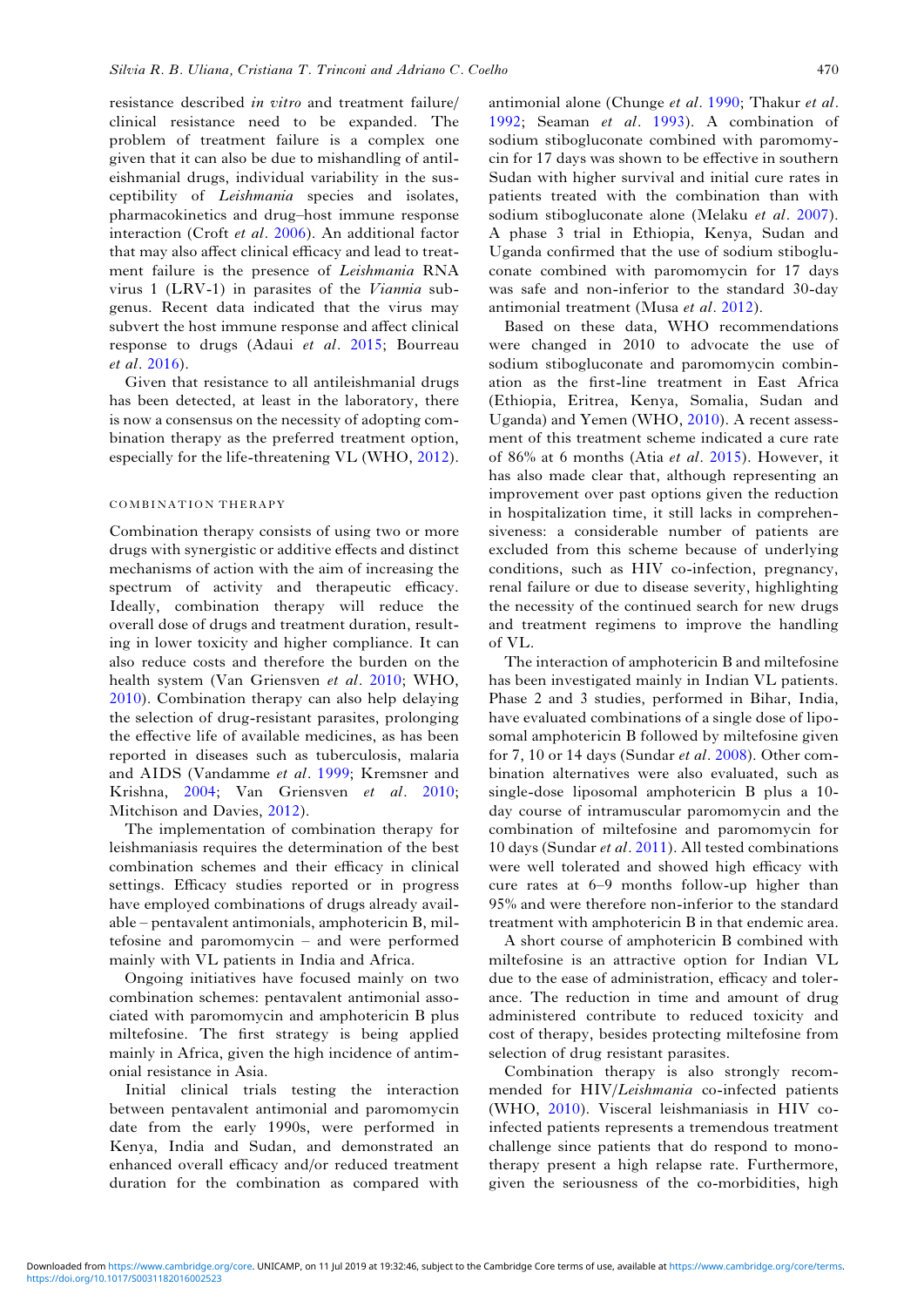mortality rates and increased antileishmanial drug toxicity are observed (Alvar et al. [2008](#page-10-0)). Antiretroviral treatment is a crucial measure associated with antileishmanial therapy. Protease inhibitors available for second-line treatment of HIV-positive patients have demonstrated antileishmanial activity in vitro (Kumar et al. [2010](#page-12-0); Valdivieso et al. [2010](#page-15-0); Santos et al. [2013](#page-15-0); Van Griensven et al. [2013\)](#page-15-0) and, pending clinical studies, might become valuable partners in combination therapy against leishmaniasis in these patients.

Unfortunately, there are still no evidence-based guidelines for the use of drug combinations in the treatment of these patients. A retrospective analysis of the treatment of HIV–Leishmania co-infected patients with a combination of liposomal amphotericin and miltefosine revealed the safety and efficacy of this scheme (Mahajan et al. [2015\)](#page-13-0). A lower relapse rate was detected in these patients in comparison with previous data available for monotherapy with liposomal amphotericin (Burza et al. [2014\)](#page-10-0). A phase 3 clinical trial aimed at evaluating the safety and efficacy of liposomal amphotericin and miltefosine combination in co-infected patients is ongoing in Ethiopia.

Secondary prophylaxis is adopted in some countries after primary treatment for leishmaniasis in AIDS patients, at least until the immune status of the patient can be considered minimally reconstituted. Even with ongoing prophylaxis, relapse rates can be very high (Diro et al. [2015\)](#page-11-0). There are no data available on the use of drug combinations for secondary prophylaxis.

Current knowledge on combination therapy for CL is even more limited. The use of pentavalent antimonial combined with pentoxifylline, an inhibitor of tumour necrosis factor alpha, has proven effective against aggressive forms, such as mucocutaneous leishmaniasis (Lessa et al. [2001;](#page-12-0) Machado et al. [2007\)](#page-13-0). This combination scheme was also effective in CL patients in Iran (Sadeghian and Nilforoushzadeh, [2006](#page-15-0)).

For severe forms of CL, the use of topical or local treatment is not advisable. However, the combination of a topical agent to a systemic drug may represent an interesting option and should be further investigated.

### DRUG SCREENING

The need for new chemotherapeutic alternatives for leishmaniasis is evident. The Target Product Profile (TPP) proposed by DNDi ([http://www.dndi.org/](http://www.dndi.org/diseases-projects/leishmaniasis) [diseases-projects/leishmaniasis](http://www.dndi.org/diseases-projects/leishmaniasis)) includes consideration of: (a) activity against all Leishmania species, (b) efficacy against VL and CL, (c) efficacy with courses of treatment shorter than 14 days, (d) oral drug with single daily dose preferred, (e) safer than available treatment, (f) low cost per treatment and

(g) stability under conditions that can be achieved in target regions. It is also highly desirable that efficacy is maintained in immunosuppressed patients. Furthermore, it is desirable that new drugs are compatible for combination therapy.

Drug discovery projects have been undertaken by many laboratories using classical drug-to-target or target-to-drug strategies. Drug discovery processes and challenges applicable to infectious diseases have been recently reviewed (Lechartier et al. [2014](#page-12-0); Manjunatha *et al.* [2015\)](#page-13-0) and challenges specific to trypanosomatids have been also described in detail (Don et al. [2014](#page-11-0); Reguera et al. [2014](#page-14-0)).

Screening of chemical libraries for the specific target inhibition or phenotypic outcomes, as well as drug repurposing have all been employed for leishmaniasis. Unbiased screening of chemical libraries makes use of phenotypic evaluations and has the potential of identifying new entities directed at novel targets (Annang et al. [2015](#page-10-0); Kaiser et al. [2015](#page-12-0)a; Pena et al. [2015;](#page-14-0) Khare et al. [2016](#page-12-0); Khraiwesh et al. [2016\)](#page-12-0). The opposite strategy elects a target that has been deemed of importance for the parasite and ideally is absent in the host. Examples of targets that have been used for drug screening purposes are thypanothione reductase (Richardson et al. [2009;](#page-14-0) Pandey et al. [2015\)](#page-14-0), N-myristoyltransferase (Bell et al. [2012;](#page-10-0) Rackham et al. [2015](#page-14-0)), inositol phosphorylceramide synthase (Mina et al. [2010\)](#page-13-0), dipeptidylcarboxypeptidase (Gangwar et al. [2012\)](#page-11-0), among others. Target-based drug screening has the disadvantage of not always translating into parasite killing or in vivo activity, as has been extensively demonstrated by target-based efforts. Therefore, a trend towards high-throughput phenotypic screening has been noted in the last years. Also, the introduction of high-content screening platforms emerged as a promising approach, allowing large libraries to be tested against Leishmania intracellular amastigotes (Siqueira-Neto et al. [2012](#page-15-0); Forestier et al. [2015](#page-11-0)). This approach has several advantages including the differentiation between activity against the parasite or the host cell, and the possibility of identification of singular cell events that can guide the research on the drug's mode of action.

Another aspect that has been advanced into earlier stages of drug screening is the evaluation of pharmacokinetics and pharmacodynamics (Lin and Lu, [1997](#page-12-0)). Adequate properties are fundamental criteria if a positive hit is to achieve the status of a drug candidate. Bioavailability, drug metabolism, activity of metabolites and drug–drug interactions should be evaluated as soon as possible in the drug discovery process (Riley et al. [2004](#page-14-0); Shearer et al. [2005](#page-15-0); Li et al. [2013\)](#page-12-0).

The use of amphotericin B and miltefosine for leishmaniasis treatment are examples of successful repurposing. Other active drugs that were or are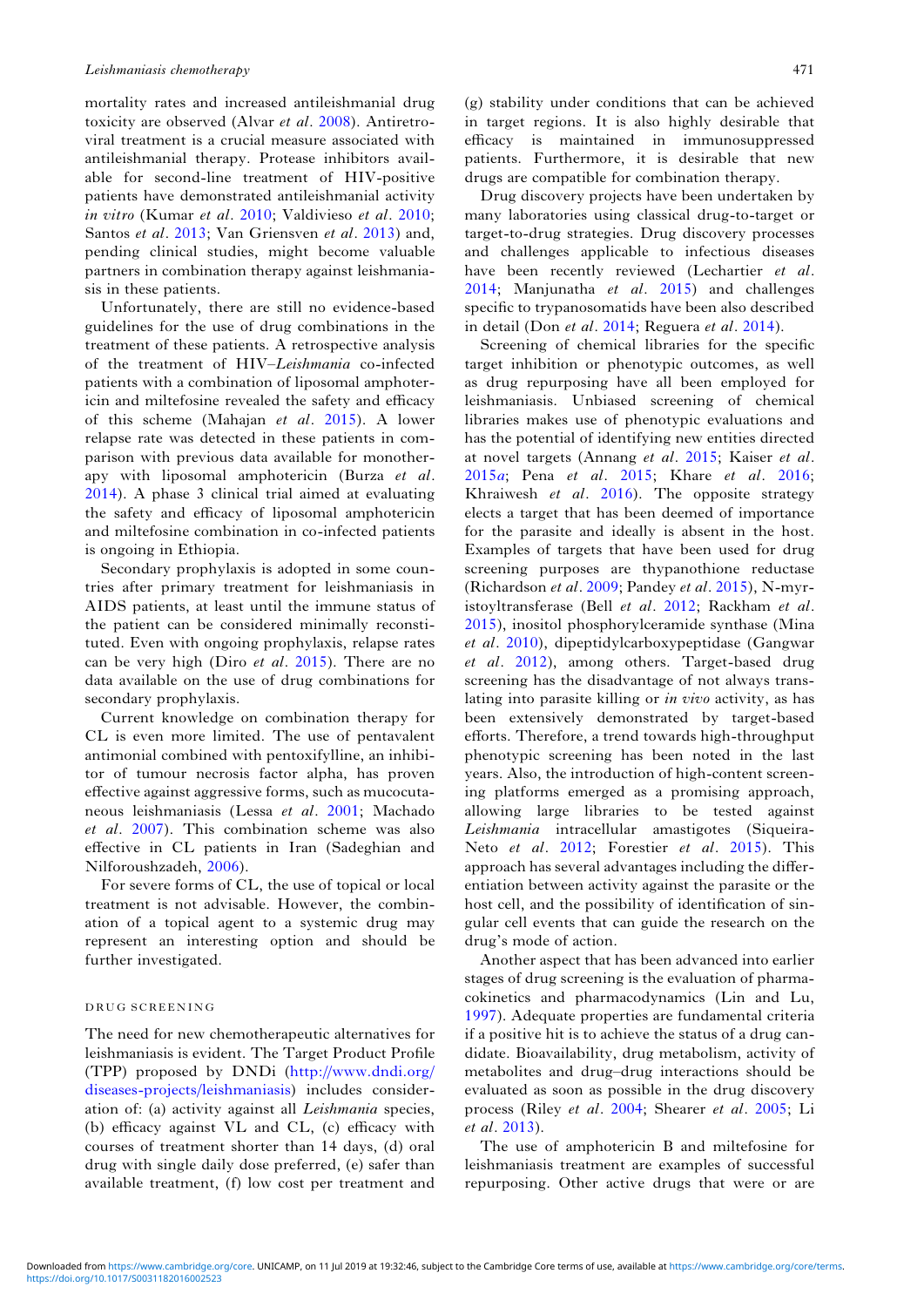| Aetiological<br>agent | Disease | Animal<br>model | <b>Observations</b>                     | References                                                                                     |
|-----------------------|---------|-----------------|-----------------------------------------|------------------------------------------------------------------------------------------------|
| L. donovani           | VL.     | Hamster         |                                         | Manandhar et al. (2008), Prajapati et al. (2011)                                               |
| L. donovani           | VL      | Mice            | Can be self-healing                     | Croft et al. (1996), Gupta et al. (2015), Wyllie<br><i>et al.</i> (2012)                       |
| L. infantum           | VL      | Hamster         |                                         | Fortin et al. (2012), Reimao et al. (2011),<br>Sanchez-Brunete et al. (2004)                   |
| L. major              | CL      | Mice            | Not all mice strains<br>susceptible     | El-On and Hamburger (1987), Nabors et al.<br>$(1995)$ , Yardley and Croft $(1997)$             |
| L. amazonensis        | CL.     | Mice            | Common mice strains very<br>susceptible | Aguiar et al. (2010), Arruda et al. (2005, 2009),<br>Miguel <i>et al.</i> $(2009)$             |
| L. braziliensis       | CL.     | Hamster         |                                         | De Mello <i>et al.</i> $(2015)$ , Goncalves <i>et al.</i> $(2005)$                             |
| L. braziliensis       | CL      | Mice            | Generally self-healing                  | Coelho <i>et al.</i> $(2016)$ , Miguel <i>et al.</i> $(2009)$ , Santos<br><i>et al.</i> (2014) |

Table 2. Commonly used leishmaniasis experimental models employed for *in vivo* testing

used for human or canine leishmaniasis, such as various azoles, pentoxyfilline and allopurinol were all repurposed from other indications. Drug screening based on drug repurposing is still an active area of research in leishmaniasis. Examples include the demonstration of antileishmanial activity of protein kinase inhibitors (Sanderson et al. [2014](#page-15-0)), phosphoinositide-3-kinases (Diaz-Gonzalez et al. [2011](#page-11-0)) and of the anti-Mycobacterium drugs clofazimine and delamanid (Evans et al. [1989](#page-11-0); Kaiser et al. [2015](#page-12-0)b; Patterson *et al.* [2016](#page-14-0)). Another example is the antileishmanial activity of the group of molecules named SERM (selective oestrogen receptor modulators), of which the best-studied example is tamoxifen.

Tamoxifen is uniformly active against all Leishmania species tested so far (Miguel et al. [2007,](#page-13-0) [2009\)](#page-13-0) and against clinical isolates from CL and VL patients (Miguel et al. [2011](#page-13-0)). The mechanisms of the leishmanicidal activity have not been fully elucidated but do not depend on interaction with oestrogen receptors (Bonano et al. [2014\)](#page-10-0). Amongst other effects, the drug reduces the acidification of the parasitophorous vacuoles that normally harbour a hydrolytic acid environment (Miguel et al. [2007](#page-13-0)).

Tamoxifen is used continuously for 5 years in breast cancer patients, with minimal side-effects in the short term (Gajdos and Jordan, [2002](#page-11-0)), and therefore should be safe for leishmaniasis treatment. Interestingly, all attempts to generate parasites resistant to tamoxifen in vitro were unsuccessful (Coelho et al. [2015](#page-11-0)), indicating that this might be an interesting molecule to use in combination therapy.

In vitro drug screening, whatever the strategy used, will produce candidates to new drugs that need to be tested in vivo, in suitable animal models.

## ANIMAL MODELS

The definition of a relevant animal model should be based on the purpose of the test. In the case of animal models for drug development, it is to be expected that they should mimic natural infection and

exhibit pathology, immune response and clinical evolution comparable with the disease in humans. Ideally, drug pharmacokinetics and pharmacodynamics in the model should also be comparable with humans. The animals should also be easy to keep and handle and preferably not very expensive. One has to take into consideration that this is a chronic disease and long periods will be required to allow response to be noticed and confirmed.

The establishment of a good experimental model for leishmaniasis will depend on fixing quite a number of variables. The multiplicity of leishmaniasis clinical presentations presents the first challenge. Animal models of localized CL and of VL have been described (Table 2). However, we have not yet found good models for mucosal, diffuse or disseminated leishmaniasis.

The experimental design of an *in vivo* efficacy test for a candidate drug has to start from the choice of parasite and host species (and therefore of clinical disease) that will be used as a model. Within the parasite species chosen, we should also define which strain will be used, since even within the same species, virulence and behaviour can be variable, as well as response to treatment. Strains of L. donovani from India and Africa are good examples of this heterogeneity (Kauffmann et al. [2016](#page-12-0)). It is important to keep in mind that Leishmania parasites kept under in vitro conditions can lose their virulence.

As for the inoculum appropriate to mimic the natural infection, the ideal procedure would include sandfly transmission, given the impact of insect factors in the success of the infection (Sacks and Kamhawi, [2001](#page-15-0); Aslan et al. [2013\)](#page-10-0). However, that is not practical since phlebotomine colonies are extremely difficult to keep. Instead, one frequently settles for using metacyclic parasites, which are the infective form inoculated by the sandfly. Separation of metacyclic from procyclic promastigotes is well established for some species (Da Silva and Sacks, [1987](#page-11-0)) but, for most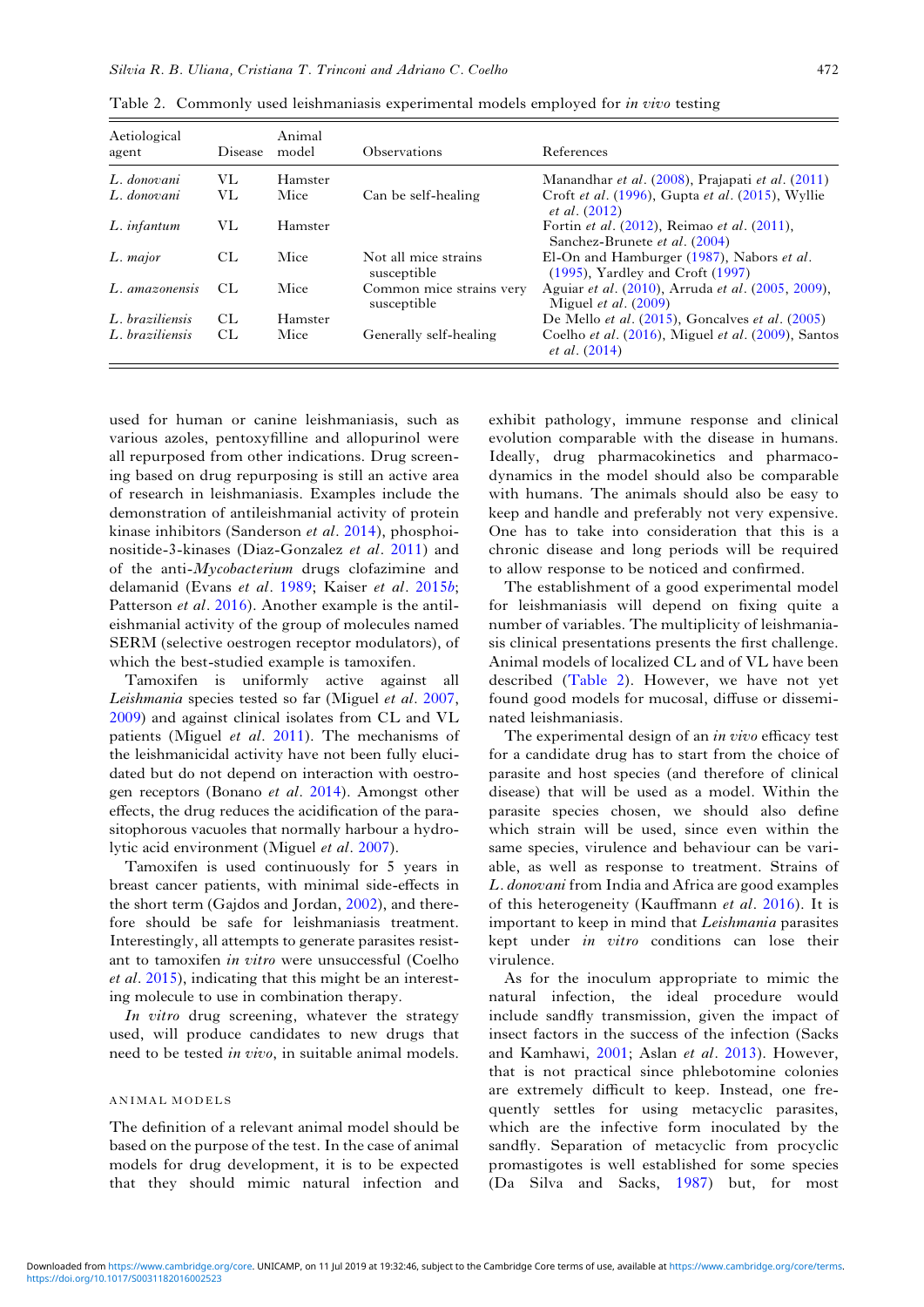Leishmania species, the best that can be achieved is to enrich the population in metacyclics by density gradient (Spath and Beverley, [2001](#page-15-0)).

The number of parasites used in the inoculum has an impact on the development of disease. Generally but within limits, the higher the number of parasites used in the inoculum, the shorter is the incubation period. Higher numbers in the inoculum may also be associated with a more disseminated pattern of disease, with visceralization of cutaneous species (Ribeiro-Romao et al. [2014](#page-14-0)).

Also, parasites inoculated at different sites in the same host species may behave distinctly. For example, L. amazonensis inoculation in C57Bl/6 mice in the rump skin or in the footpad results in the development of lesions with different characteristics: while rump inoculation led to the development of a large ulcerated lesion, the same number of parasites inoculated in the footpad led to only minimal oedema (Felizardo et al. [2012\)](#page-11-0). For VL models, inoculation in the venous territory is preferable to establish infection successfully (Moreira et al. [2016](#page-13-0)).

The time to start the treatment is the next question. Some investigators choose to perform proofof-concept tests of drug efficacy treating inoculated animals immediately after (sometimes even prior to) parasite inoculation. These are very artificial conditions and would never be encountered in clinical settings. In our opinion, the infection has to be fully established before treatment is initiated, either with lesions clearly observable in the case of CL models, or at times when the infection has been demonstrated to be fully established in VL models. Lately, with the advent of parasites expressing reporter proteins, it is possible to make use of in vivo imaging to establish the parasite burden of subject animals before initiating treatment.

Dose, route and frequency of administration, as well as duration of treatment have to be carefully chosen. These decisions would be ideally made based on solubility, pharmacokinetics and pharmacodynamic properties of the test drug. Unfortunately, these data are not always available and are not easily obtained for a new compound. The next best thing, in our opinion, is to determine the maximal tolerated dose that can be used as a starting point in a proof-of-concept testing.

Parameters of efficacy have to be determined. The inoculation of some L. braziliensis strains into BALB/c mice is followed by the appearance of a lesion that heals spontaneously in some weeks (De Moura et al. [2005](#page-11-0)). In these circumstances, the only possible measure of efficacy is to compare the development of lesions in treated and untreated animals at the point of maximal lesion size and parasite burden for control animals (Miguel et al. [2009\)](#page-13-0). On the other hand, disease established by inoculation of L. infantum chagasi in hamsters develops into a chronic disease that ultimately leads to death (Reimao et al.

[2015\)](#page-14-0). In this model, a possible end-point could be survival. The method to evaluate efficacy is also variable depending on the model. Lesion size may be useful for CL evaluation, but it has to be taken carefully. For example, L. amazonensis lesions in BALB/ c mice increase progressively in size until they ulcerate. From that point onwards, the size of the lesion, measured as footpad thickness, for example, decreases. That could be mistaken as a sign of drug-driven improvement if only the lesion size is considered.

The most strict criterion to determine drug efficacy is the evaluation of parasite burden. Classically, this was done in leishmaniasis by limiting dilution (Lima et al. [1997](#page-12-0)), a cumbersome technique. More recently, real-time PCR is being employed as an alter-native to limiting dilution (Nicolas et al. [2002](#page-14-0); Srivastava et al. [2013](#page-15-0)). Both limiting dilution and qPCR require animal sacrifice since tissue is obtained and processed for parasite quantification. Bioimaging has brought several improvements to this scenario. Sensitive reporters have been applied successfully to Leishmania detection, allowing the determination of parasite burden before treatment is initiated and during the follow up of the same animals. Good correlations have been observed between bioimaging and the most traditional techniques (Lang et al.  $2005$ ; Michel et al. [2011](#page-13-0); Reimao et al. [2013](#page-14-0), [2015](#page-14-0)).

A sustained response to treatment is an important characteristic of a good candidate drug and that should be evaluated through a thorough post-treatment follow-up of treated animals.

## CONCLUSIONS/FUTURE DIRECTIONS

Shortcomings in leishmaniasis chemotherapy are evident. Given the reduced clinical success rates, parasite resistance, toxicity and/or cost of current drugs, new effective alternatives are clearly necessary. Due to the wide variety of aetiological agents, pre-clinical studies should include animal models representative of the different forms of the disease. It is very important to make sound choices on experimental models to test drug candidates. General criteria for efficacy evaluation on pre-clinical studies should be agreed upon, so that studies performed in different laboratories can be compared. The development of methods for species-specific diagnosis easily performed and widely accessible would allow the investigation of better protocols to treat specific forms of CL. Combination therapy is clearly a necessity and extensive clinical tests of combination schemes should pave the way to fundamentally change leishmaniasis therapy.

#### ACKNOWLEDGEMENT

We wish to thank Dr. Jeffrey J. Shaw for support and countless fruitful discussions. We thank Jenicer Yokoyama-Yasunaka for the continuous support.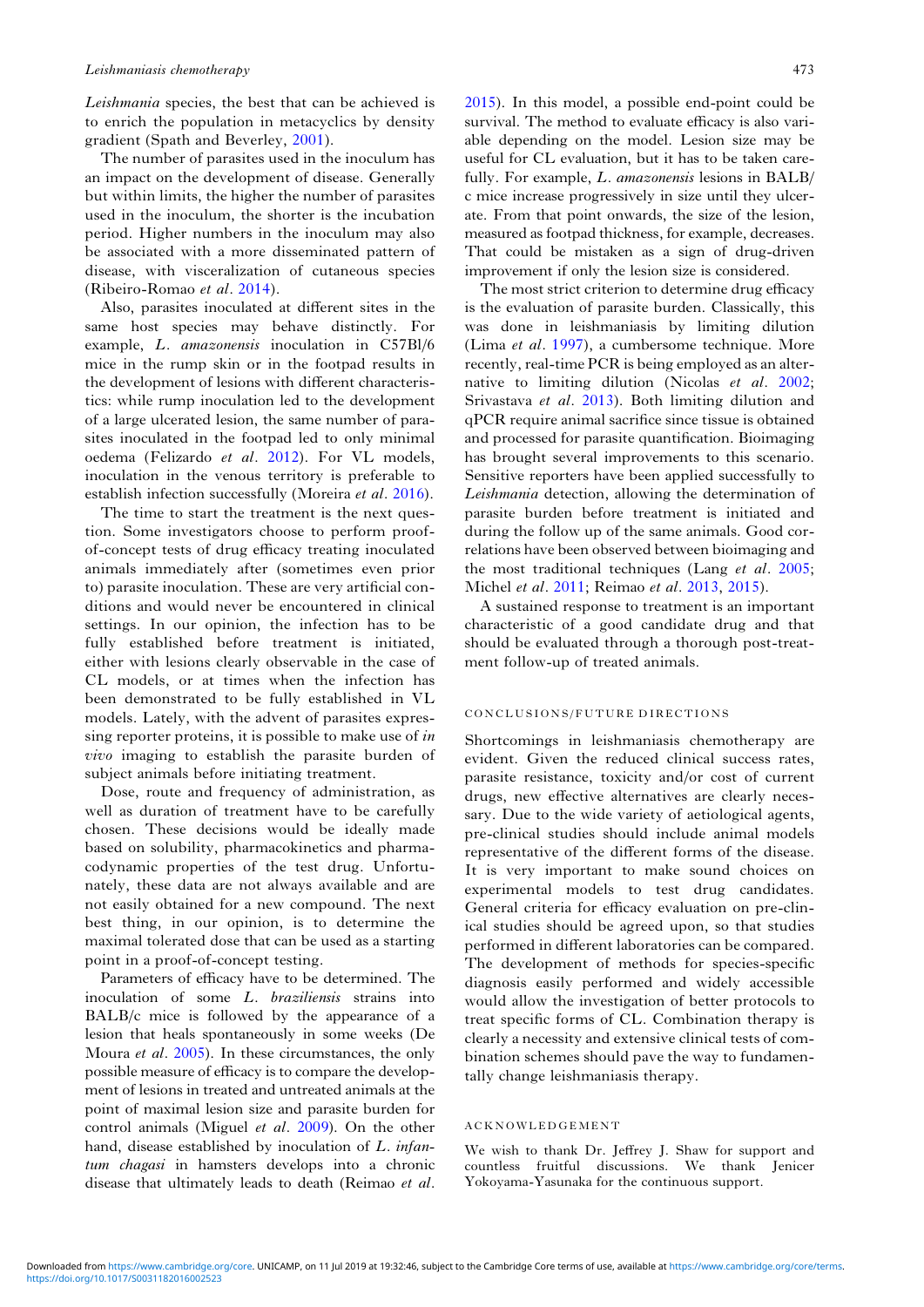#### <span id="page-10-0"></span>FINANCIAL SUPPORT

This work was supported by the São Paulo Research Foundation (FAPESP) (grant number 2015/09080-2); Conselho Nacional de Desenvolvimento Científico e Tecnológico (CNPq) (grant number 473343/2012-6). C. T. T. and A. C. C. were supported by FAPESP fellowships (2015/23832-7 and 2012/14629-5, respectively). S. R. B. U. is the recipient of a senior researcher scholarship from CNPq.

#### REFERENCES

Adaui, V., Lye, L.F., Akopyants, N.S., Zimic, M., Llanos-Cuentas, A., Garcia, L., Maes, I., De Doncker, S., Dobson, D. E., Arevalo, J., Dujardin, J. C. and Beverley, S. M. (2015). Association of the endobiont double-stranded RNA virus LRV1 with treatment failure for human leishmaniasis caused by Leishmania braziliensis in Peru and Bolivia. Journal of Infectious Diseases 213, 112–121.

Aguiar, M. G., Pereira, A. M., Fernandes, A. P. and Ferreira, L. A. (2010). Reductions in skin and systemic parasite burdens as a combined effect of topical paromomycin and oral miltefosine treatment of mice experimentally infected with Leishmania (Leishmania) amazonensis. Antimicrobial Agents Chemotherapy 54, 4699–4704.

Alawieh, A., Musharrafieh, U., Jaber, A., Berry, A., Ghosn, N. and Bizri, A. R. (2014). Revisiting leishmaniasis in the time of war: the Syrian conflict and the Lebanese outbreak. International Journal of Infectious Diseases 29, 115–119.

Alvar, J., Aparicio, P., Aseffa, A., Den Boer, M., Canavate, C., Dedet, J.P., Gradoni, L., Ter Horst, R., Lopez-Velez, R. and Moreno, J. (2008). The relationship between leishmaniasis and AIDS: the second 10 years. Clinical Microbioly Reviews 21, 334–359.

Alvar, J., Velez, I. D., Bern, C., Herrero, M., Desjeux, P., Cano, J., Jannin, J. and Den Boer, M. (2012). Leishmaniasis worldwide and global estimates of its incidence. PLoS ONE 7, e35671.

Annang, F., Perez-Moreno, G., Garcia-Hernandez, R., Cordon-Obras, C., Martin, J., Tormo, J. R., Rodriguez, L., De Pedro, N., Gomez-Perez, V., Valente, M., Reyes, F., Genilloud, O., Vicente, F., Castanys, S., Ruiz-Perez, L. M., Navarro, M., Gamarro, F. and Gonzalez-Pacanowska, D. (2015). High-throughput screening platform for natural product-based drug discovery against 3 neglected tropical diseases: human African trypanosomiasis, leishmaniasis, and Chagas disease. Journal of Biomolecular Screening 20, 82–91.

Armijos, R. X., Weigel, M. M., Calvopina, M., Mancheno, M. and Rodriguez, R. (2004). Comparison of the effectiveness of two topical paromomycin treatments versus meglumine antimoniate for New World cutaneous leishmaniasis. Acta Tropica 91, 153–160.

Arruda, D., D'alexandri, F., Katzin, A. and Uliana, S. (2005). Antileishmanial activity of the terpene nerolidol. Antimicrobial Agents and Chemotherapy 49, 1679–1687.

Arruda, D. C., Miguel, D. C., Yokoyama-Yasunaka, J. K., Katzin, A. M. and Uliana, S. R. (2009). Inhibitory activity of limonene against Leishmania parasites in vitro and in vivo. Biomedicine and Pharmacotherapy 63, 643–649.

Aslan, H., Dey, R., Meneses, C., Castrovinci, P., Jeronimo, S. M., Oliva, G., Fischer, L., Duncan, R. C., Nakhasi, H. L., Valenzuela, J. G. and Kamhawi, S. (2013). A new model of progressive visceral leishmaniasis in hamsters by natural transmission via bites of vector sand flies. Journal of Infectious Diseases 207, 1328-1338.

Atia, A. M., Mumina, A., Tayler-Smith, K., Boulle, P., Alcoba, G., Elhag, M. S., Alnour, M., Shah, S., Chappuis, F., Van Griensven, J. and Zachariah, R. (2015). Sodium stibogluconate and paromomycin for treating visceral leishmaniasis under routine conditions in eastern Sudan. Tropical Medicine and International Health 20, 1674–1684.

Balasegaram, M., Ritmeijer, K., Lima, M. A., Burza, S., Ortiz Genovese, G., Milani, B., Gaspani, S., Potet, J. and Chappuis, F. (2012). Liposomal amphotericin B as a treatment for human leishmaniasis. Expert Opinion on Emerging Drugs 17, 493–510.

Basselin, M., Denise, H., Coombs, G. H. and Barrett, M. P. (2002). Resistance to pentamidine in Leishmania mexicana involves exclusion of the drug from the mitochondrion. Antimicrobial Agents and Chemotherapy 46, 3731–3738.

Bell, A. S., Mills, J. E., Williams, G. P., Brannigan, J. A., Wilkinson, A. J., Parkinson, T., Leatherbarrow, R. J., Tate, E. W., Holder, A. A. and Smith, D. F. (2012). Selective inhibitors of protozoan protein N-myristoyltransferases as starting points for tropical disease medicinal chemistry programs. PLoS Neglected Tropical Diseases 6, e1625.

Ben Salah, A., Ben Messaoud, N., Guedri, E., Zaatour, A., Ben Alaya, N., Bettaieb, J., Gharbi, A., Belhadj Hamida, N., Boukthir, A., Chlif, S., Abdelhamid, K., El Ahmadi, Z., Louzir, H., Mokni, M., Morizot, G., Buffet, P., Smith, P. L., Kopydlowski, K. M., Kreishman-Deitrick, M., Smith, K. S., Nielsen, C. J., Ullman, D. R., Norwood, J. A., Thorne, G. D., Mccarthy, W. F., Adams, R. C., Rice, R. M., Tang, D., Berman, J., Ransom, J. et al. (2013). Topical paromomycin with or without gentamicin for cutaneous leishmaniasis. New England Journal of Medicine 368, 524-532.

Berman, J. D., Chulay, J. D., Hendricks, L. D. and Oster, C. N. (1982). Susceptibility of clinically sensitive and resistant Leishmania to pentavalent antimony in vitro. American Journal of Tropical Medicine and Hygiene 31, 459–465.

Berry, I. and Berrang-Ford, L. (2016). Leishmaniasis, conflict, and political terror: a spatio-temporal analysis. Social Science and Medicine 167, 140–149. doi:10.1016/j.socscimed.2016.04.038.

Bhandari, V., Sundar, S., Dujardin, J. C. and Salotra, P. (2014). Elucidation of cellular mechanisms involved in experimental paromomycin resistance in Leishmania donovani. Antimicrobial Agents and Chemotherapy 58, 2580–2585.

Bonano, V. I., Yokoyama-Yasunaka, J. K., Miguel, D. C., Jones, S. A., Dodge, J. A. and Uliana, S. R. (2014). Discovery of synthetic Leishmania inhibitors by screening of a 2-arylbenzothiophene library. Chemical Biology & Drug Design 83, 289–296.

Botero Aguirre, J. P. and Restrepo Hamid, A. M. (2015). Amphotericin B deoxycholate versus liposomal amphotericin B: effects on kidney function. Cochrane Database of Systematic Reviews, 11. Art. No.: CD010481. doi: 10.1002/14651858.CD010481.pub2.

Bourreau, E., Ginouves, M., Prevot, G., Hartley, M. A., Gangneux, J. P., Robert-Gangneux, F., Dufour, J., Sainte-Marie, D., Bertolotti, A., Pratlong, F., Martin, R., Schutz, F., Couppie, P., Fasel, N. and Ronet, C. (2016). Presence of Leishmania RNA virus 1 in Leishmania guyanensis increases the risk of first-line treatment failure and symptomatic relapse. Journal of Infectious Diseases 213, 105–111.

Bray, P. G., Barrett, M. P., Ward, S. A. and de Koning, H. P. (2003). Pentamidine uptake and resistance in pathogenic protozoa: past, present and future. Trends Parasitol 19, 232–239.

Burza, S., Mahajan, R., Sinha, P. K., Van Griensven, J., Pandey, K., Lima, M. A., Sanz, M. G., Sunyoto, T., Kumar, S., Mitra, G., Kumar, R., Verma, N. and Das, P. (2014). Visceral leishmaniasis and HIV co-infection in Bihar, India: long-term effectiveness and treatment outcomes with liposomal amphotericin B (AmBisome). PLoS Neglected Tropical Diseases 8, e3053.

Castanys-Munoz, E., Alder-Baerens, N., Pomorski, T., Gamarro, F. and Castanys, S. (2007). A novel ATP-binding cassette transporter from Leishmania is involved in transport of phosphatidylcholine analogues and resistance to alkyl-phospholipids. Molecular Microbiology 64, 1141– 1153.

Castanys-Munoz, E., Perez-Victoria, J. M., Gamarro, F. and Castanys, S. (2008). Characterization of an ABCG-like transporter from the protozoan parasite Leishmania with a role in drug resistance and transbilayer lipid movement. Antimicrobial Agents and Chemotherapy 52, 3573-3579.

Choudhury, K., Zander, D., Kube,M., Reinhardt, R. and Clos, J.(2008). Identification of a Leishmania infantum gene mediating resistance to miltefosine and SbIII. International Journal of Parasitology 38, 1411-1423.

Chrusciak-Talhari, A., Dietze, R., Chrusciak Talhari, C., Da Silva, R. M., Gadelha Yamashita, E. P., De Oliveira Penna, G., Lima Machado, P. R. and Talhari, S. (2011). Randomized controlled clinical trial to access efficacy and safety of miltefosine in the treatment of cutaneous leishmaniasis Caused by Leishmania (Viannia) guyanensis in Manaus, Brazil. American Journal of Tropical Medicine and Hygiene 84, 255–260.

Chunge, C. N., Owate, J., Pamba, H. O. and Donno, L. (1990). Treatment of visceral leishmaniasis in Kenya by aminosidine alone or combined with sodium stibogluconate. Transactions of the Royal Society of Tropical Medicine and Hygiene 84, 221–225.

Coelho, A. C., Beverley, S. M. and Cotrim, P. C. (2003). Functional genetic identification of PRP1, an ABC transporter superfamily member conferring pentamidine resistance in Leishmania major. Molecular Biochemical Parasitology 130, 83–90.

Coelho, A. C., Gentil, L. G., Da Silveira, J. F. and Cotrim, P. C. (2008). Characterization of Leishmania (Leishmania) amazonensis promastigotes resistant to pentamidine. Experimental Parasitology 120, 98–102.

Coelho, A. C., Boisvert, S., Mukherjee, A., Leprohon, P., Corbeil, J. and Ouellette, M. (2012). Multiple mutations in heterogeneous miltefosine-resistant Leishmania major population as determined by whole genome sequencing. PLoS Neglected Tropical Diseases 6, e1512.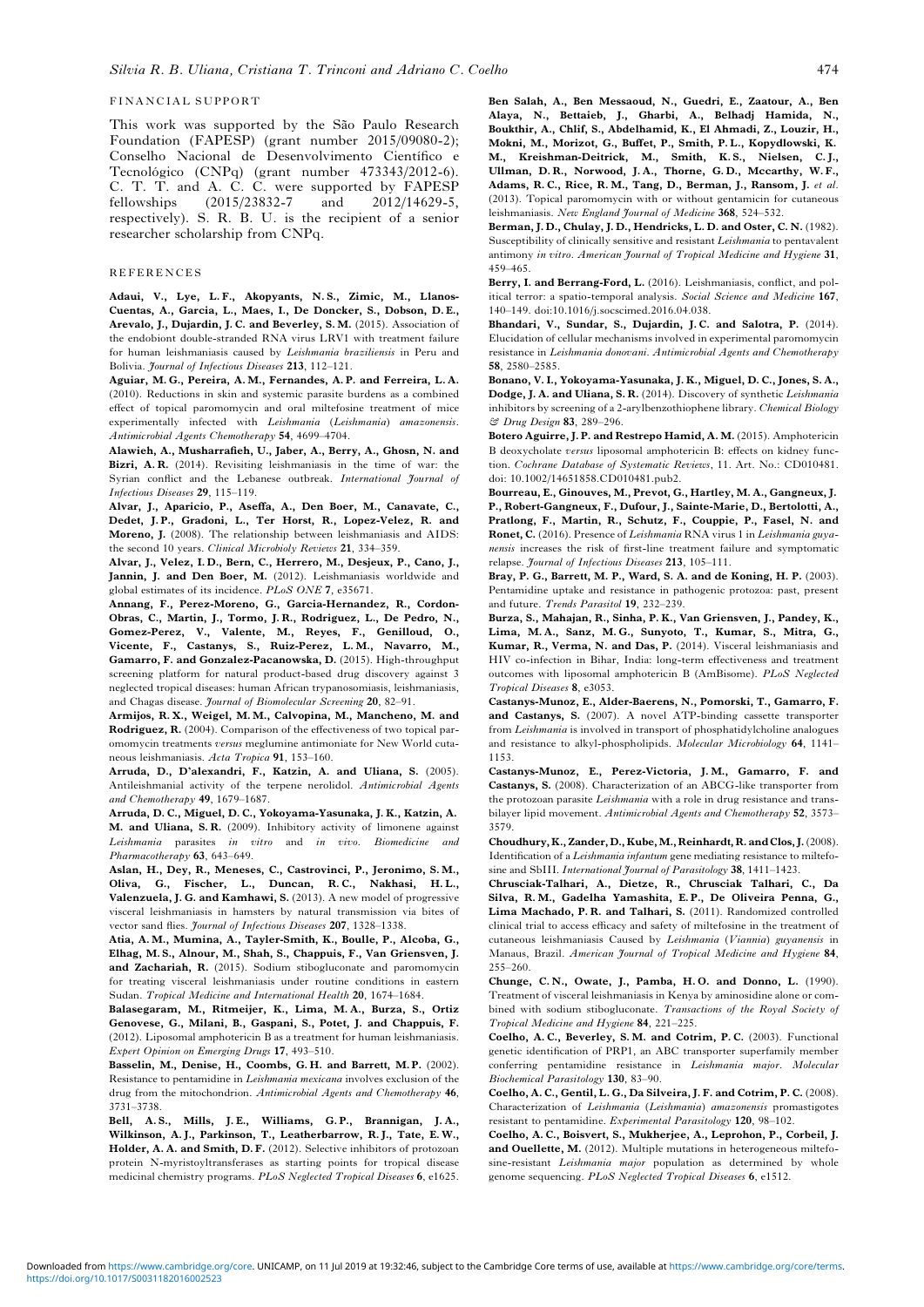<span id="page-11-0"></span>Coelho, A. C., Trinconi, C. T., Costa, C. H. and Uliana, S. R. (2014). In vitro and in vivo miltefosine susceptibility of a Leishmania amazonensis isolate from a patient with diffuse cutaneous leishmaniasis. PLoS Neglected Tropical Diseases 8, e2999.

Coelho, A. C., Trinconi, C. T., Senra, L., Yokoyama-Yasunaka, J. K. and Uliana, S. R. (2015). Leishmania is not prone to develop resistance to tamoxifen. International Journal of Parasitology: Drugs and Drug Resistance 5, 77–83.

Coelho, A. C., Oliveira, J. C., Espada, C. R., Reimao, J. Q., Trinconi, C. T. and Uliana, S. R. (2016). A luciferase-expressing Leishmania braziliensis line that leads to sustained skin lesions in BALB/c mice and allows monitoring of miltefosine treatment outcome. PLoS Neglected Tropical Diseases 10, e0004660.

Cojean, S., Houze, S., Haouchine, D., Huteau, F., Lariven, S., Hubert, V., Michard, F., Bories, C., Pratlong, F., Le Bras, J., Loiseau, P. M. and Matheron, S. (2012). Leishmania resistance to miltefosine associated with genetic marker. Emerging Infectious Diseases 18, 704–706. Collin, S., Davidson, R., Ritmeijer, K., Keus, K., Melaku, Y., Kipngetich, S. and Davies, C. (2004). Conflict and kala-azar: determinants of adverse outcomes of kala-azar among patients in southern Sudan. Clinical Infectious Diseases 38, 612–619.

Cota, G. F., De Sousa, M. R., Fereguetti, T. O., Saleme, P. S., Alvarisa, T. K. and Rabello, A. (2016). The cure rate after placebo or no therapy in American Cutaneous Leishmaniasis: a systematic review and meta-analysis. PLoS ONE 11, e0149697.

Croft, S. L., Neal, R. A., Pendergast, W. and Chan, J. H. (1987). The activity of alkyl phosphorylcholines and related derivatives against Leishmania donovani. Biochemical Pharmacology 36, 2633–2636.

Croft, S. L., Snowdon, D. and Yardley, V. (1996). The activities of four anticancer alkyllysophospholipids against Leishmania donovani, Trypanosoma cruzi and Trypanosoma brucei. Journal of Antimicrobial Chemotherapy 38, 1041–1047.

Croft, S. L., Sundar, S. and Fairlamb, A. H. (2006). Drug resistance in leishmaniasis. Clinical Microbiology Reviews 19, 111–126.

Da Silva, R. and Sacks, D. L. (1987). Metacyclogenesis is a major determinant of Leishmania promastigote virulence and attenuation. Infection and Immunity 55, 2802–2806.

De Mello, T. F., Cardoso, B. M., Lopes, S. N., Bitencourt, H. R., Voltarelli, E. M., Hernandes, L., Aristides, S. M., Lonardoni, M. V. and Silveira, T. G. (2015). Activity of synthetic chalcones in hamsters experimentally infected with Leishmania (Viannia) braziliensis. Parasitology Research 114, 3587–3600.

De Moura, T.R., Novais, F.O., Oliveira, F., Clarencio, J., Noronha, A., Barral, A., Brodskyn, C. and De Oliveira, C. I. (2005). Toward a novel experimental model of infection to study American cutaneous leishmaniasis caused by Leishmania braziliensis. Infection and Immunity 73, 5827–5834.

Denton, H., Mcgregor, J. C. and Coombs, G. H. (2004). Reduction of anti-leishmanial pentavalent antimonial drugs by a parasite-specific thioldependent reductase, TDR1. The Biochemical Journal 381, 405-412.

Diaz-Gonzalez, R., Kuhlmann, F. M., Galan-Rodriguez, C., Madeira Da Silva, L., Saldivia, M., Karver, C. E., Rodriguez, A., Beverley, S. M., Navarro, M. and Pollastri, M. P. (2011). The susceptibility of trypanosomatid pathogens to PI3/mTOR kinase inhibitors affords a new opportunity for drug repurposing. PLoS Neglected Tropical Diseases 5, e1297.

Diro, E., Ritmeijer, K., Boelaert, M., Alves, F., Mohammed, R., Abongomera, C., Ravinetto, R., De Crop, M., Fikre, H., Adera, C., Colebunders, R., Van Loen, H., Menten, J., Lynen, L., Hailu, A. and Van Griensven, J. (2015). Use of pentamidine as secondary prophylaxis to prevent visceral leishmaniasis relapse in HIV infected patients, the first twelve months of a prospective cohort study. PLoS Neglected Tropical Diseases 9, e0004087.

Do Monte-Neto, R. L., Coelho, A. C., Raymond, F., Legare, D., Corbeil, J., Melo, M. N., Frezard, F. and Ouellette, M. (2011). Gene expression profiling and molecular characterization of antimony resistance in Leishmania amazonensis. PLoS Neglected Tropical Diseases 5, e1167.

Don, R., Ioset, J. R., Reguera, R. M., Calvo-Alvarez, E., Alvarez-Velilla, R. and Balana-Fouce, R. (2014). Screening strategies to identify new chemical diversity for drug development to treat kinetoplastid infections. Parasitology 141, 140–146.

Dorlo, T. P., Van Thiel, P. P., Huitema, A. D., Keizer, R. J., De Vries, H. J., Beijnen, J. H. and De Vries, P. J. (2008). Pharmacokinetics of miltefosine in Old World cutaneous leishmaniasis patients. Antimicrobial Agents and Chemotherapy 52, 2855–2860.

Dorlo, T. P., Rijal, S., Ostyn, B., De Vries, P. J., Singh, R., Bhattarai, N., Uranw, S., Dujardin, J. C., Boelaert, M., Beijnen, J. H. and Huitema, A.D. (2014). Failure of miltefosine in visceral leishmaniasis is associated with low drug exposure. *Journal of Infectious* Diseases 210, 146–153.

Ellenberger, T. E. and Beverley, S. M. (1989). Multiple drug resistance and conservative amplification of the H region in Leishmania major. Journal of Biological Chemistry 264, 15094–15103.

El-On, J. and Hamburger, A. D. (1987). Topical treatment of New and Old World cutaneous leishmaniasis in experimental animals. Transactions of the Royal Society of Tropical Medicine and Hygiene 81, 734–737.

El-On, J., Jacobs, G. P., Witztum, E. and Greenblatt, C. L. (1984). Development of topical treatment for cutaneous leishmaniasis caused by Leishmania major in experimental animals. Antimicrobial Agents and Chemotherapy 26, 745–751.

El-On, J., Livshin, R., Paz, Z. E. and Weinrauch, L. (1985). Topical treatment of cutaneous leishmaniasis. British Medical Journal 291, 1280-1281.

El-On, J., Halevy, S., Grunwald, M. H. and Weinrauch, L. (1992). Topical treatment of Old World cutaneous leishmaniasis caused by Leishmania major: a double-blind control study. Journal of the American Academy of Dermatology 27, 227–231.

Escobar, P., Matu, S., Marques, C. and Croft, S. L. (2002). Sensitivities of Leishmania species to hexadecylphosphocholine (miltefosine), ET-18- OCH(3) (edelfosine) and amphotericin B. Acta Tropica 81, 151-157.

Evans, A. T., Croft, S. L., Peters, W. and Neal, R. A. (1989). Antileishmanial effects of clofazimine and other antimycobacterial agents. Annals of Tropical Medicine and Parasitology 83, 447–454.

Felizardo, T. C., Gaspar-Elsas, M. I., Lima, G. M. and Abrahamsohn, I.A. (2012). Lack of signaling by IL-4 or by IL-4/IL-13 has more attenuating effects on Leishmania amazonensis dorsal skin – than on footpad-infected mice. Experimental Parasitology 130, 48-57.

Fernandez, M. M., Malchiodi, E. L. and Algranati, I. D. (2011). Differential effects of paromomycin on ribosomes of Leishmania mexicana and mammalian cells. Antimicrobial Agents and Chemotherapy 55, 86–93.

Fernandez, O. L., Diaz-Toro, Y., Ovalle, C., Valderrama, L., Muvdi, S., Rodriguez, I., Gomez, M. A. and Saravia, N. G. (2014). Miltefosine and antimonial drug susceptibility of Leishmania Viannia species and populations in regions of high transmission in Colombia. PLoS Neglected Tropical Diseases 8, e2871.

Fong, D., Chan, M. M., Rodriguez, R., Gately, L. J., Berman, J. D. and Grogl, M. (1994). Paromomycin resistance in Leishmania tropica: lack of correlation with mutation in the small subunit ribosomal RNA gene. American Journal of Tropical Medicine and Hygiene 51, 758–766.

Forestier, C. L., Spath, G. F., Prina, E., Dasari, S., Don, R., Ioset, J. R., Reguera, R. M., Calvo-Alvarez, E., Alvarez-Velilla, R. and Balana-Fouce, R. (2015). Simultaneous multi-parametric analysis of Leishmania and of its hosting mammal cells: a high content imaging-based method enabling sound drug discovery process. Microbial Pathogenesis 88, 103–108.

Fortin, A., Hendrickx, S., Yardley, V., Cos, P., Jansen, H. and Maes, L. (2012). Efficacy and tolerability of oleylphosphocholine (OlPC) in a laboratory model of visceral leishmaniasis. Journal of Antimicrobial Chemotherapy 67, 2707–2712.

Gadisa, E., Tsegaw, T., Abera, A., Elnaiem, D. E., Den Boer, M., Aseffa, A. and Jorge, A. (2015). Eco-epidemiology of visceral leishmaniasis in Ethiopia. Parasites and Vectors 8, 381.

Gajdos, C. and Jordan, V. C. (2002). Selective estrogen receptor modulators as a new therapeutic drug group: concept to reality in a decade. Clinical Breast Cancer 2, 272–281.

Gangwar, S., Baig, M. S., Shah, P., Biswas, S., Batra, S., Siddiqi, M. I. and Goyal, N. (2012). Identification of novel inhibitors of dipeptidylcarboxypeptidase of Leishmania donovani via ligand-based virtual screening and biological evaluation. Chemical Biology & Drug Design 79, 149-156.

Gazanion, E., Fernandez-Prada, C., Papadopoulou, B., Leprohon, P. and Ouellette, M. (2016). Cos-Seq for high-throughput identification of drug target and resistance mechanisms in the protozoan parasite Leishmania. Proceedings of the National Academy of Sciences of the United States of America 113, E3012–E3021.

Goncalves, G. S., Fernandes, A. P., Souza, R. C., Cardoso, J. E., De Oliveira-Silva, F., Maciel, F. C., Rabello, A. and Ferreira, L. A. (2005). Activity of a paromomycin hydrophilic formulation for topical treatment of infections by Leishmania (Leishmania) amazonensis and Leishmania (Viannia) braziliensis. Acta Tropica 93, 161–167.

Gonzalez, U., Pinart, M., Reveiz, L. and Alvar, J. (2008). Interventions for Old World cutaneous leishmaniasis. Cochrane Database of Systematic Reviews, 4. Art. No.: CD005067. doi: 10.1002/14651858. CD005067.pub3.

Gonzalez, U., Pinart, M., Rengifo-Pardo, M., Macaya, A., Alvar, J., Tweed, J. A., Gonzalez, U., Pinart, M., Reveiz, L. and Alvar, J. (2009). Interventions for American cutaneous and mucocutaneous leishmaniasis. Cochrane Database of Systematic Reviews 15, CD004834.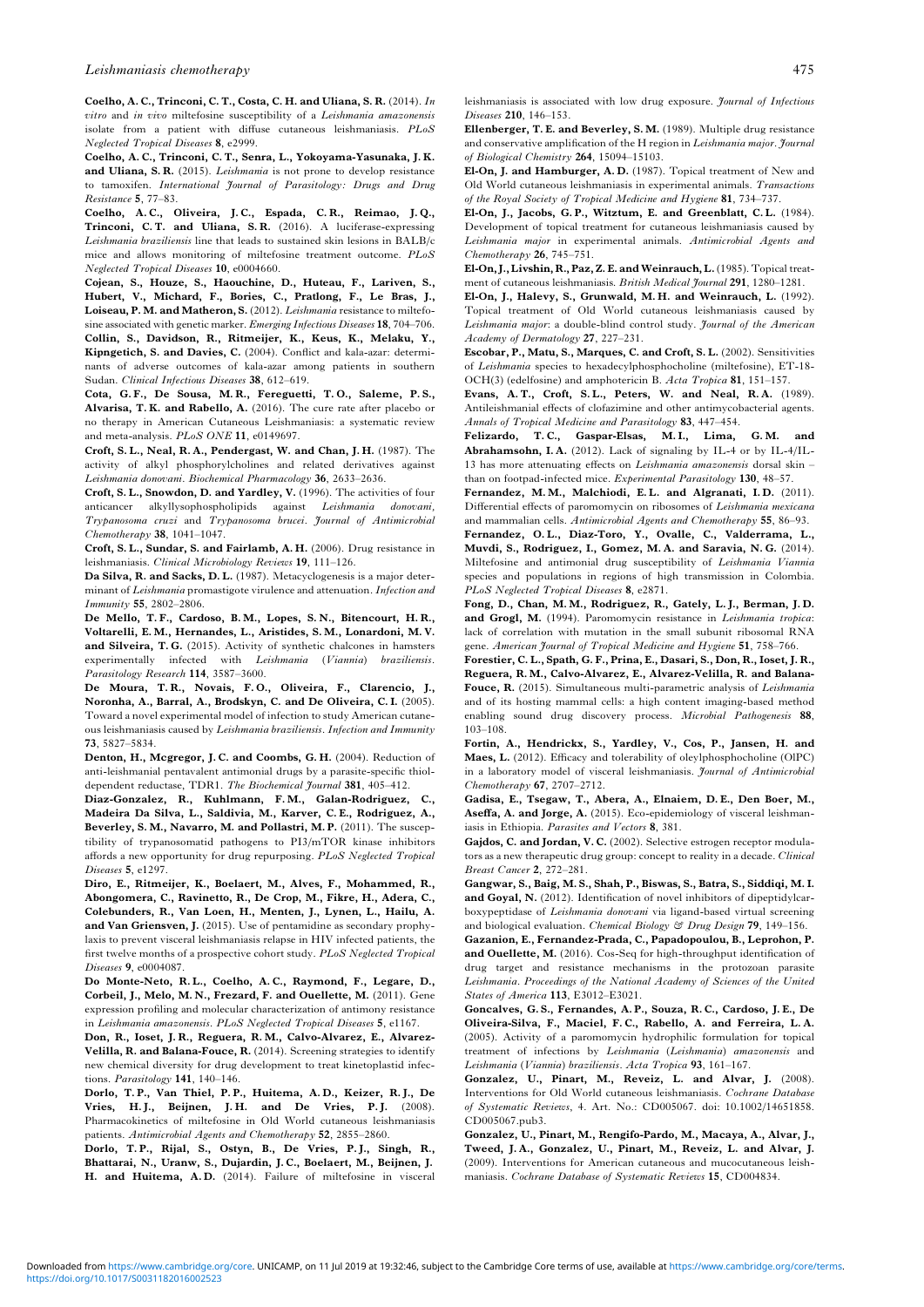<span id="page-12-0"></span>Gourbal, B., Sonuc, N., Bhattacharjee, H., Legare, D., Sundar, S., Ouellette, M., Rosen, B. P. and Mukhopadhyay, R. (2004). Drug uptake and modulation of drug resistance in Leishmania by an aquaglyceroporin. Journal of Biological Chemistry 279, 31010–31017.

Gramiccia, M., Gradoni, L. and Orsini, S. (1992). Decreased sensitivity to meglumine antimoniate (Glucantime) of Leishmania infantum isolated from dogs after several courses of drug treatment. Annals of Tropical Medicine and Parasitology 86, 613–620.

Grondin, K., Haimeur, A., Mukhopadhyay, R., Rosen, B. P. and Ouellette, M. (1997). Co-amplification of the gamma-glutamylcysteine synthetase gene  $gsh1$  and of the ABC transporter gene  $pgpA$  in arseniteresistant Leishmania tarentolae. EMBO Journal 16, 3057–3065.

Guimond, C., Trudel, N., Brochu, C., Marquis, N., El Fadili, A., Peytavi, R., Briand, G., Richard, D., Messier, N., Papadopoulou, B., Corbeil, J., Bergeron, M. G., Legare, D. and Ouellette, M. (2003). Modulation of gene expression in Leishmania drug resistant mutants as determined by targeted DNA microarrays. Nucleic Acids Research 31, 5886–5896.

Gupta, S., Yardley, V., Vishwakarma, P., Shivahare, R., Sharma, B., Launay, D., Martin, D. and Puri, S. K. (2015). Nitroimidazo-oxazole compound DNDI-VL-2098: an orally effective preclinical drug candidate for the treatment of visceral leishmaniasis. Journal of Antimicrobial Chemotherapy 70, 518–527.

Hailu, A., Musa, A., Wasunna, M., Balasegaram, M., Yifru, S., Mengistu, G., Hurissa, Z., Hailu, W., Weldegebreal, T., Tesfaye, S., Makonnen, E., Khalil, E., Ahmed, O., Fadlalla, A., El-Hassan, A., Raheem, M., Mueller, M., Koummuki, Y., Rashid, J., Mbui, J., Mucee, G., Njoroge, S., Manduku, V., Musibi, A., Mutuma, G., Kirui, F., Lodenyo, H., Mutea, D., Kirigi, G., Edwards, T. et al. (2010). Geographical variation in the response of visceral leishmaniasis to paromomycin in East Africa: a multicentre, openlabel, randomized trial. PLoS Neglected Tropical Diseases 4, e709.

Haimeur, A., Brochu, C., Genest, P., Papadopoulou, B. and Ouellette, M. (2000). Amplification of the ABC transporter gene PGPA and increased trypanothione levels in potassium antimonyl tartrate (SbIII) resistant Leishmania tarentolae. Molecular Biochemical Parasitology 108, 131–135.

Harhay, M. O., Olliaro, P. L., Costa, D. L. and Costa, C. H. (2011). Urban parasitology: visceral leishmaniasis in Brazil. Trends in Parasitology 27, 403-409.

Hendrickx, S., Eberhardt, E., Mondelaers, A., Rijal, S., Bhattarai, N. R., Dujardin, J. C., Delputte, P., Cos, P. and Maes, L. (2015). Lack of correlation between the promastigote back-transformation assay and miltefosine treatment outcome. Journal of Antimicrobial Chemotherapy 70, 3023–3026.

Hyams, K. C., Riddle, J., Trump, D. H. and Graham, J. T. (2001). Endemic infectious diseases and biological warfare during the Gulf War: a decade of analysis and final concerns. American Journal of Tropical Medicine and Hygiene 65, 664–670.

Inci, R., Ozturk, P., Mulayim, M. K., Ozyurt, K., Alatas, E. T. and Inci, M. F. (2015). Effect of the Syrian Civil War on prevalence of cutaneous leishmaniasis in Southeastern Anatolia, Turkey. Medical Science Monitor 21, 2100–2104.

Jha, S. N., Singh, N. K. and Jha, T. K. (1991). Changing response to diamidine compounds in cases of kala-azar unresponsive to antimonial. Journal of the Association of Physicians of India 39, 314–316.

Jhingran, A., Chawla, B., Saxena, S., Barrett, M. P. and Madhubala, R. (2009). Paromomycin: uptake and resistance in Leishmania donovani. Molecular Biochemical Parasitology 164, 111–117.

Jirmanus, L., Glesby, M. J., Guimaraes, L. H., Lago, E., Rosa, M. E., Machado, P. R. and Carvalho, E. M. (2012). Epidemiological and clinical changes in American tegumentary leishmaniasis in an area of Leishmania (Viannia) braziliensis transmission over a 20-year period. American Journal of Tropical Medicine and Hygiene 86, 426–433.

Kaiser, M., Maes, L., Tadoori, L. P., Spangenberg, T. and Ioset, J. R.  $(2015a)$ . Repurposing of the open access malaria box for kinetoplastid diseases identifies novel active scaffolds against trypanosomatids. Journal of Biomolecula Screening 20, 634–645.

Kaiser, M., Maser, P., Tadoori, L. P., Ioset, J. R. and Brun, R. (2015b). Antiprotozoal activity profiling of approved drugs: a starting point toward drug repositioning. PLoS ONE 10, e0135556.

Karimkhani, C., Wanga, V., Coffeng, L. E., Naghavi, P., Dellavalle, R. P. and Naghavi, M. (2016). Global burden of cutaneous leishmaniasis: a cross-sectional analysis from the Global Burden of Disease Study 2013. Lancet Infectious Diseases, 16, 584–91. doi: 10.1016/ S1473-3099(16)00003-7.

Kauffmann, F., Dumetz, F., Hendrickx, S., Muraille, E., Dujardin, J. C., Maes, L., Magez, S. and De Trez, C. (2016). In vivo characterization of two additional Leishmania donovani strains using the murine and hamster model. Parasite Immunology 38, 290–302.

Khare, S., Nagle, A. S., Biggart, A., Lai, Y. H., Liang, F., Davis, L. C., Barnes, S. W., Mathison, C. J., Myburgh, E., Gao, M. Y., Gillespie, J. R., Liu, X., Tan, J. L., Stinson, M., Rivera, I. C., Ballard, J., Yeh, V., Groessl, T., Federe, G., Koh, H. X., Venable, J. D., Bursulaya, B., Shapiro, M., Mishra, P. K., Spraggon, G., Brock, A., Mottram, J. C., Buckner, F. S., Rao, S. P., Wen, B. G. et al. (2016). Proteasome inhibition for treatment of leishmaniasis, Chagas disease and sleeping sickness. Nature, 537, 229–233. doi: 10.1038/nature19339.

Khraiwesh, M., Leed, S., Roncal, N., Johnson, J., Sciotti, R., Smith, P., Read, L., Paris, R., Hudson, T., Hickman, M. and Grogl, M. (2016). Antileishmanial activity of compounds derived from the medicines for malaria venture open access box against intracellular Leishmania major amastigotes. American Journal of Tropical Medicine and Hygiene 94, 340–347.

Kim, D. H., Chung, H. J., Bleys, J. and Ghohestani, R. F. (2009). Is paromomycin an effective and safe treatment against cutaneous leishmaniasis? A meta-analysis of 14 randomized controlled trials. PLoS Neglected Tropical Diseases 3, e381.

Kremsner, P. G. and Krishna, S. (2004). Antimalarial combinations. Lancet 364, 285–294.

Kreutzer, R. D., Grogl, M., Neva, F. A., Fryauff, D. J., Magill, A. J. and Aleman-Munoz, M. M. (1993). Identification and genetic comparison of leishmanial parasites causing viscerotropic and cutaneous disease in soldiers returning from Operation Desert Storm. American Journal of Tropical Medicine and Hygiene 49, 357–363.

Kuhlencord, A., Maniera, T., Eibl, H. and Unger, C. (1992). Hexadecylphosphocholine: oral treatment of visceral leishmaniasis in mice. Antimicrobial Agents and Chemotherapy 36, 1630–1634.

Kulshrestha, A., Singh, R., Kumar, D., Negi, N. S. and Salotra, P. (2011). Antimony-resistant clinical isolates of Leishmania donovani are susceptible to paromomycin and sitamaquine. Antimicrobial Agents and Chemotherapy 55, 2916–2921.

Kulshrestha, A., Sharma, V., Singh, R. and Salotra, P. (2014). Comparative transcript expression analysis of miltefosine-sensitive and miltefosine-resistant Leishmania donovani. Parasitology Research 113, 1171–1184.

Kumar, P., Lodge, R., Trudel, N., Ouellet, M., Ouellette, M. and Tremblay, M. J. (2010). Nelfinavir, an HIV-1 protease inhibitor, induces oxidative stress-mediated, caspase-independent apoptosis in Leishmania amastigotes. PLoS Neglected Tropical Diseases 4, e642.

Lachaud, L., Bourgeois, N., Plourde, M., Leprohon, P., Bastien, P. and Ouellette, M. (2009). Parasite susceptibility to amphotericin B in failures of treatment for visceral leishmaniasis in patients coinfected with HIV type 1 and Leishmania infantum. Clinical Infectious Diseases 48, e16–e22.

Lang, T., Goyard, S., Lebastard, M. and Milon, G. (2005). Bioluminescent Leishmania expressing luciferase for rapid and high throughput screening of drugs acting on amastigote-harbouring macrophages and for quantitative real-time monitoring of parasitism features in living mice. Cellular Microbiology 7, 383–392.

Lechartier, B., Rybniker, J., Zumla, A. and Cole, S.T. (2014). Tuberculosis drug discovery in the post-post-genomic era. EMBO Molecular Medicine 6, 158–168.

Legare, D., Papadopoulou, B., Roy, G., Mukhopadhyay, R., Haimeur, A., Dey, S., Grondin, K., Brochu, C., Rosen, B. P. and Ouellette, M. (1997). Efflux systems and increased trypanothione levels in arsenite-resistant Leishmania. Experimental Parasitology 87, 275–282.

Legare, D., Richard, D., Mukhopadhyay, R., Stierhof, Y. D., Rosen, B. P., Haimeur, A., Papadopoulou, B. and Ouellette, M. (2001). The Leishmania ATP-binding cassette protein PGPA is an intracellular metalthiol transporter ATPase. Journal of Biological Chemistry 276, 26301-26307. Lessa, H. A., Machado, P., Lima, F., Cruz, A. A., Bacellar, O., Guerreiro, J. and Carvalho, E. M. (2001). Successful treatment of refractory mucosal leishmaniasis with pentoxifylline plus antimony. American Journal of Tropical Medicine and Hygiene 65, 87–89.

Li, C., Liu, B., Chang, J., Groessl, T., Zimmerman, M., He, Y. Q., Isbell, J., Tuntland, T., Lin, J. H., Lu, A. Y., Shearer, T. W., Smith, K. S., Diaz, D., Asher, C. and Ramirez, J. (2013). A modern in vivo pharmacokinetic paradigm: combining snapshot, rapid and full PK approaches to optimize and expedite early drug discovery. Drug Discovery Today 18, 71–78.

Lima, H. C., Bleyenberg, J. A. and Titus, R. G. (1997). A simple method for quantifying Leishmania in tissues of infected animals. Parasitology Today 13, 80–82.

Lin, J. H. and Lu, A. Y. (1997). Role of pharmacokinetics and metabolism in drug discovery and development. Pharmacological Reviews 49, 403– 449.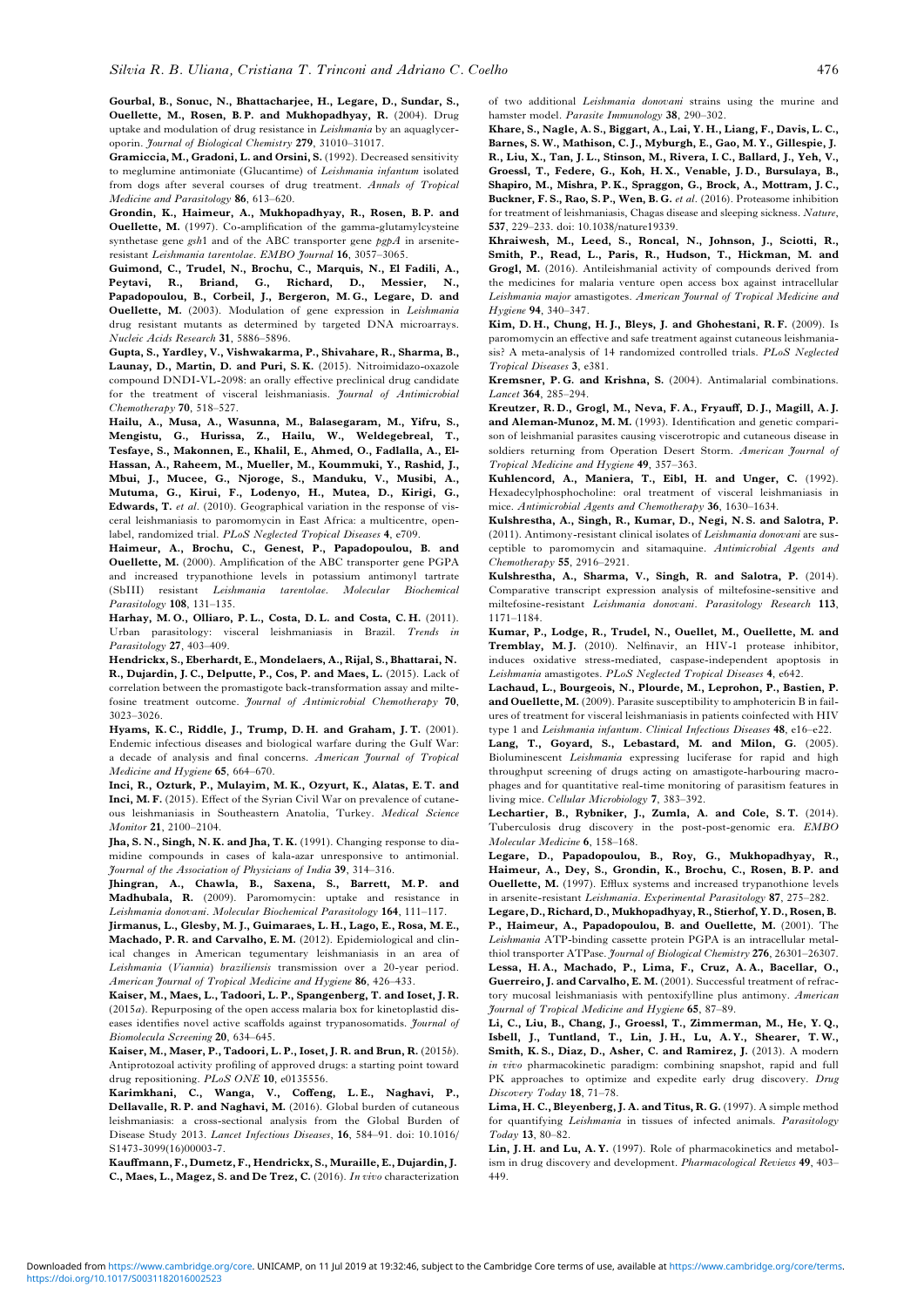<span id="page-13-0"></span>Lira, R., Sundar, S., Makharia, A., Kenney, R., Gam, A., Saraiva, E. and Sacks, D. (1999). Evidence that the high incidence of treatment failures in Indian kala-azar is due to the emergence of antimony-resistant strains of Leishmania donovani. Journal of Infectious Diseases 180, 564–567. Luque-Ortega, J. R. and Rivas, L. (2007). Miltefosine (hexadecylphosphocholine) inhibits cytochrome c oxidase in Leishmania donovani promastigotes. Antimicrobial Agents and Chemotherapy 51, 1327–1332.

Maarouf, M., Lawrence, F., Croft, S. L. and Robert-Gero, M. (1995). Ribosomes of Leishmania are a target for the aminoglycosides. Parasitology Research 81, 421–425.

Maarouf, M., De Kouchkovsky, Y., Brown, S., Petit, P. X. and Robert-Gero, M. (1997). In vivo interference of paromomycin with mitochondrial activity of Leishmania. Experimental Cell Research 232, 339–348. Machado, P. R., Lessa, H., Lessa, M., Guimaraes, L. H., Bang, H., Ho, J.L. and Carvalho, E.M. (2007). Oral pentoxifylline combined with pentavalent antimony: a randomized trial for mucosal leishmaniasis. Clinical Infectious Diseases 44, 788–793.

Machado, P. R., Ampuero, J., Guimaraes, L. H., Villasboas, L., Rocha, A. T., Schriefer, A., Sousa, R. S., Talhari, A., Penna, G. and Carvalho, E. M. (2010). Miltefosine in the treatment of cutaneous leishmaniasis caused by Leishmania braziliensis in Brazil: a randomized and controlled trial. PLoS Neglected Tropical Diseases 4, e912.

Mahajan, R., Das, P., Isaakidis, P., Sunyoto, T., Sagili, K. D., Lima, M. A., Mitra, G., Kumar, D., Pandey, K., Van Geertruyden, J. P., Boelaert, M. and Burza, S. (2015). Combination treatment for visceral leishmaniasis patients coinfected with human immunodeficiency virus in India. Clinical Infectious Diseases 61, 1255–1262.

Manandhar, K. D., Yadav, T. P., Prajapati, V. K., Kumar, S., Rai, M., Dube, A., Srivastava, O. N. and Sundar, S. (2008). Antileishmanial activity of nano-amphotericin B deoxycholate. *Journal of Antimicrobial* Chemotherapy 62, 376–380.

Manjunatha, U. H., Smith, P. W., Lechartier, B., Rybniker, J., Zumla, A. and Cole, S. T. (2015). Perspective: challenges and opportunities in TB drug discovery from phenotypic screening. Bioorganic and Medicinal Chemistry 23, 5087–5097.

Manzano, J. I., Garcia-Hernandez, R., Castanys, S. and Gamarro, F. (2013). A new ABC half-transporter in Leishmania major is involved in resistance to antimony. Antimicrobial Agents and Chemotherapy 57, 3719– 3730.

Marsden, P.D. (1985). Pentavalent antimonials: old drugs for new diseases. Revista da Sociedade Brasileira de Medicina Tropical 18, 187–198.

Mbongo, N., Loiseau, P. M., Billion, M. A. and Robert-Gero, M. (1998). Mechanism of amphotericin B resistance in Leishmania donovani promastigotes. Antimicrobial Agents and Chemotherapy 42, 352–357.

Melaku, Y., Collin, S. M., Keus, K., Gatluak, F., Ritmeijer, K. and Davidson, R. N. (2007). Treatment of kala-azar in southern Sudan using a 17-day regimen of sodium stibogluconate combined with paromomycin: a retrospective comparison with 30-day sodium stibogluconate monotherapy. American Journal of Tropical Medicine and Hygiene 77, 89–94.

Michel, G., Ferrua, B., Lang, T., Maddugoda, M. P., Munro, P., Pomares, C., Lemichez, E. and Marty, P. (2011). Luciferase-expressing Leishmania infantum allows the monitoring of amastigote population size, in vivo, ex vivo and in vitro. PLoS Neglected Tropical Diseases 5, e1323.

Miguel, D. C., Yokoyama-Yasunaka, J. K., Andreoli, W. K., Mortara, R. A. and Uliana, S. R. (2007). Tamoxifen is effective against Leishmania and induces a rapid alkalinization of parasitophorous vacuoles harbouring Leishmania (Leishmania) amazonensis amastigotes. Journal of Antimicrobial Chemotherapy 60, 526–534.

Miguel, D. C., Zauli-Nascimento, R. C., Yokoyama-Yasunaka, J. K., Katz, S., Barbieri, C. L. and Uliana, S. R. (2009). Tamoxifen as a potential antileishmanial agent: efficacy in the treatment of Leishmania braziliensis and Leishmania chagasi infections. Journal of Antimicrobial Chemotherapy 63, 365-368.

Miguel, D. C., Zauli-Nascimento, R. C., Yokoyama-Yasunaka, J. K., Pereira, L. I., Jeronimo, S. M., Ribeiro-Dias, F., Dorta, M. L. and Uliana, S. R. (2011). Clinical isolates of New World Leishmania from cutaneous and visceral leishmaniasis patients are uniformly sensitive to tamoxifen. International Journal of Antimicrobial Agents 38, 93–94.

Mina, J. G., Mosely, J. A., Ali, H. Z., Shams-Eldin, H., Schwarz, R. T., Steel, P. G. and Denny, P. W. (2010). A plate-based assay system for analyses and screening of the Leishmania major inositol phosphorylceramide synthase. International Journal of Biochemistry and Cell Biology 42, 1553–1561. Mitchison, D. and Davies, G. (2012). The chemotherapy of tuberculosis: past, present and future. International Journal of Tuberculosis and Lung Disease 16, 724–732.

Mohebali, M., Fotouhi, A., Hooshmand, B., Zarei, Z., Akhoundi, B., Rahnema, A., Razaghian, A. R., Kabir, M. J. and Nadim, A. (2007). Comparison of miltefosine and meglumine antimoniate for the treatment Molina, R., Gradoni, L. and Alvar, J. (2003). HIV and the transmission of Leishmania. Annals of Tropical Medicine and Parasitology 97 (Suppl. 1), 29–45.

Mondelaers, A., Sanchez-Canete, M. P., Hendrickx, S., Eberhardt, E., Garcia-Hernandez, R., Lachaud, L., Cotton, J., Sanders, M., Cuypers, B., Imamura, H., Dujardin, J.C., Delputte, P., Cos, P., Caljon, G., Gamarro, F., Castanys, S. and Maes, L. (2016). Genomic and molecular characterization of miltefosine resistance in Leishmania infantum strains with either natural or acquired resistance through experimental selection of intracellular amastigotes. PLoS ONE 11, e0154101.

Monte-Neto, R., Laffitte, M. C., Leprohon, P., Reis, P., Frezard, F. and Ouellette, M. (2015). Intrachromosomal amplification, locus deletion and point mutation in the aquaglyceroporin AQP1 gene in antimony resistant Leishmania (Viannia) guyanensis. PLoS Neglected Tropical Diseases 9, e0003476.

Moreira, N., Vitoriano-Souza, J., Roatt, B. M., Vieira, P. M., Coura-Vital, W., Cardoso, J. M., Rezende, M. T., Ker, H. G., Giunchetti, R. C., Carneiro, C. M. and Reis, A. B. (2016). Clinical, hematological and biochemical alterations in hamster (Mesocricetus auratus) experimentally infected with Leishmania infantum through different routes of inoculation. Parasites and Vectors 9, 181.

Mukherjee, A., Padmanabhan, P. K., Singh, S., Roy, G., Girard, I., Chatterjee, M., Ouellette, M. and Madhubala, R. (2007). Role of ABC transporter MRPA, gamma-glutamylcysteine synthetase and ornithine decarboxylase in natural antimony-resistant isolates of Leishmania donovani. Journal of Antimicrobial Chemotherapy 59, 204–211.

Mukhopadhyay, R., Dey, S., Xu, N., Gage, D., Lightbody, J., Ouellette, M. and Rosen, B.P. (1996). Trypanothione overproduction and resistance to antimonials and arsenicals in Leishmania. Proceedings of the National Academy of Sciences of the United States of America 93, 10383–10387. Murray, C. J., B. R., Foreman, K. J., Abbasoglu Ozgoren, A., Abd-Allah, F., Abera, S. F., Aboyans, V., Abraham, J. P., Abubakar, I., Abu-Raddad, L. J., Abu-Rmeileh, N. M., Achoki, T., Ackerman, I. N., Ademi, Z., Adou, A. K., Adsuar, J. C., Afshin, A., Agardh, E. E., Alam, S. S., Alasfoor, D., Albittar, M. I., Alegretti, M. A., Alemu, Z. A., Alfonso-Cristancho, R., Alhabib, S., Ali, R., Alla, F., Allebeck, P., Almazroa, M.A. and Alsharif, U. et al. (2016). Leishmaniasis in high-burden countries: an epidemiological update based

on data reported in 2014. Weekly Epidemiological Record 91, 287–296. Musa, A., Khalil, E., Hailu, A., Olobo, J., Balasegaram, M.,

Omollo, R., Edwards, T., Rashid, J., Mbui, J., Musa, B., Abuzaid, A. A., Ahmed, O., Fadlalla, A., El-Hassan, A., Mueller, M., Mucee, G., Njoroge, S., Manduku, V., Mutuma, G., Apadet, L., Lodenyo, H., Mutea, D., Kirigi, G., Yifru, S., Mengistu, G., Hurissa, Z., Hailu, W., Weldegebreal, T., Tafes, H., Mekonnen, Y. et al. (2012). Sodium stibogluconate (SSG) & paromomycin combination compared to SSG for visceral leishmaniasis in East Africa: a randomised controlled trial. PLoS Neglected Tropical Diseases 6, e1674.

Musa, A. M., Younis, B., Fadlalla, A., Royce, C., Balasegaram, M., Wasunna, M., Hailu, A., Edwards, T., Omollo, R., Mudawi, M., Kokwaro, G., El-Hassan, A. and Khalil, E. (2010). Paromomycin for the treatment of visceral leishmaniasis in Sudan: a randomized, openlabel, dose-finding study. PLoS Neglected Tropical Diseases 4, e855.

Nabors, G. S., Afonso, L. C., Farrell, J. P. and Scott, P. (1995). Switch from a type 2 to a type 1T helper cell response and cure of established Leishmania major infection in mice is induced by combined therapy with interleukin 12 and Pentostam. Proceedings of the National Academy of Sciences of the United States of America 92, 3142–3146.

Navin, T. R., Arana, B. A., Arana, F. E., Berman, J. D. and Chajon, J. F. (1992). Placebo-controlled clinical trial of sodium stibogluconate (Pentostam) versus ketoconazole for treating cutaneous leishmaniasis in Guatemala. Journal of Infectious Diseases 165, 528-534.

Neal, R. A., Gonzalez, U., Pinart, M., Rengifo-Pardo, M., Macaya, A., Alvar, J., Tweed, J. A., Gonzalez, U., Pinart, M., Reveiz, L. and Alvar, J. (1968). The effect of antibiotics of the neomycin group on experimental cutaneous leishmaniasis. Annals of Tropical Medicine and Parasitology 62, 54–62.

Neal, R. A., Allen, S., Mccoy, N., Olliaro, P. and Croft, S. L. (1995). The sensitivity of Leishmania species to aminosidine. Journal of Antimicrobial Chemotherapy 35, 577–584.

Neves, L. O., Talhari, A. C., Gadelha, E. P., Silva, R. M., Jr., Guerra, J. A., Ferreira, L. C. and Talhari, S. (2011). A randomized clinical trial comparing meglumine antimoniate, pentamidine and amphotericin B for the treatment of cutaneous leishmaniasis by Leishmania guyanensis. Anais Brasileiros de Dermatologia 86, 1092–1101.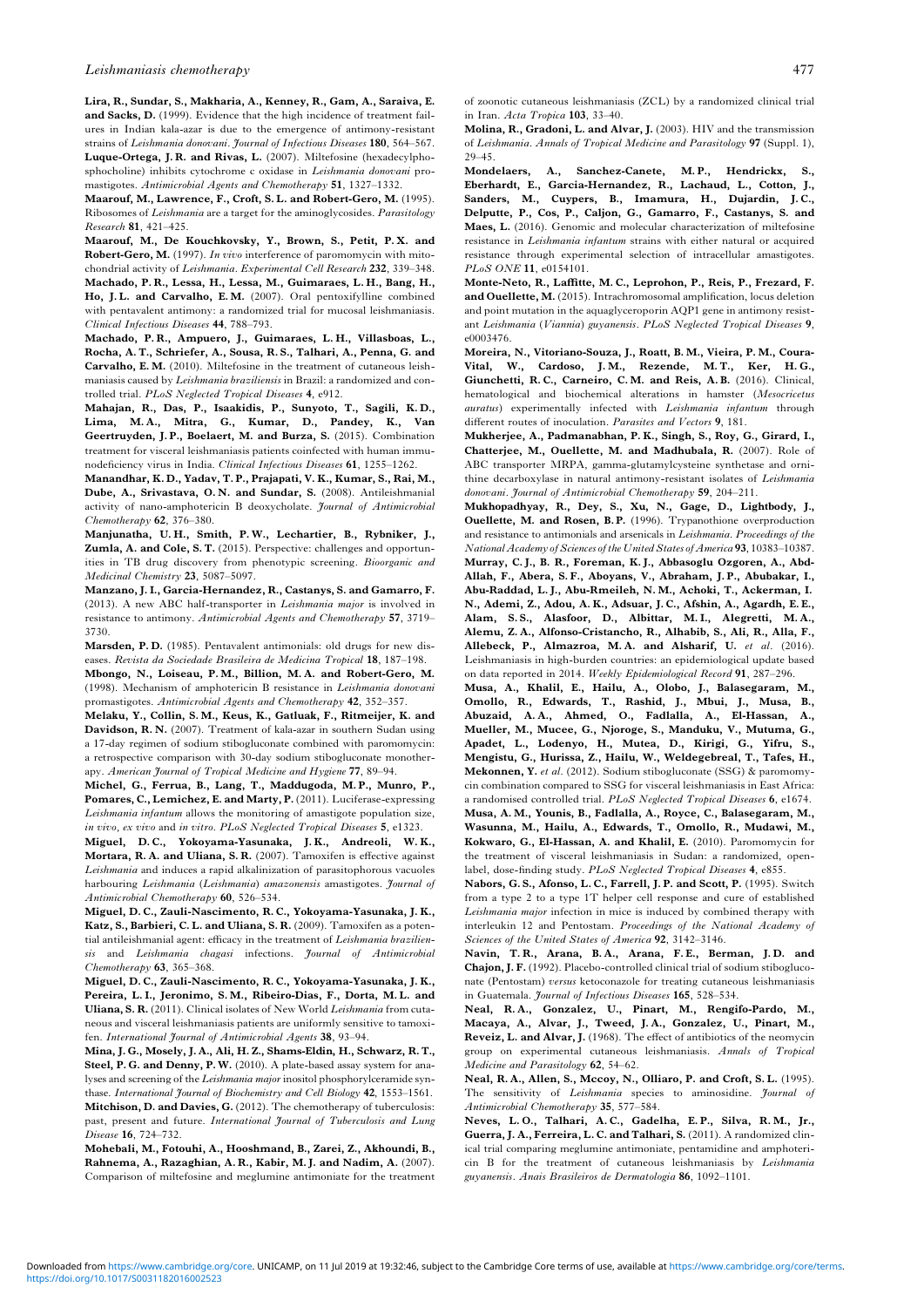<span id="page-14-0"></span>Nicolas, L., Prina, E., Lang, T. and Milon, G. (2002). Real-time PCR for detection and quantitation of leishmania in mouse tissues. *Journal of* Clinical Microbiology 40, 1666–1669.

Nuhs, A., Schafer, C., Zander, D., Trube, L., Tejera Nevado, P., Schmidt, S., Arevalo, J., Adaui, V., Maes, L., Dujardin, J. C. and Clos, J. (2014). A novel marker, ARM58, confers antimony resistance to Leishmania spp. International Journal of Parasitology: Drugs and Drug Resistance 4, 37–47.

Obonaga, R., Fernandez, O. L., Valderrama, L., Rubiano, L. C., Castro Mdel, M., Barrera, M. C., Gomez, M. A. and Gore Saravia, N. (2014). Treatment failure and miltefosine susceptibility in dermal leishmaniasis caused by Leishmania subgenus Viannia species. Antimicrobial Agents and Chemotherapy 58, 144–152.

Olliaro, P. L., Guerin, P. J., Gerstl, S., Haaskjold, A. A., Rottingen, J. A. and Sundar, S. (2005). Treatment options for visceral leishmaniasis: a systematic review of clinical studies done in India, 1980–2004. Lancet Infectious Diseases 5, 763–774.

Omollo, R., Alexander, N., Edwards, T., Khalil, E. A., Younis, B. M., Abuzaid, A. A., Wasunna, M., Njoroge, N., Kinoti, D., Kirigi, G., Dorlo, T. P., Ellis, S., Balasegaram, M. and Musa, A. M. (2011). Safety and efficacy of miltefosine alone and in combination with sodium stibogluconate and liposomal amphotericin B for the treatment of primary visceral leishmaniasis in East Africa: study protocol for a randomized controlled trial. Trials 12, 166.

Pandey, R. K., Sharma, D., Bhatt, T. K., Sundar, S. and Prajapati, V. K. (2015). Developing imidazole analogues as potential inhibitor for Leishmania donovani trypanothione reductase: virtual screening, molecular docking, dynamics and ADMET approach. Journal of Biomolecular Structure and Dynamics 33, 2541–2553.

Papadopoulou, B., Roy, G., Dey, S., Rosen, B. P. and Ouellette, M. (1994). Contribution of the Leishmania P-glycoprotein-related gene ltpgpA to oxyanion resistance. Journal of Biological Chemistry 269, 11980–11986.

Patterson, S., Wyllie, S., Norval, S., Stojanovski, L., Simeons, F. R., Auer, J. L., Osuna-Cabello, M., Read, K. D. and Fairlamb, A. H. (2016). The anti-tubercular drug delamanid as a potential oral treatment for visceral leishmaniasis. Elife 5, e09744.

Pena, I., Pilar Manzano, M., Cantizani, J., Kessler, A., Alonso-Padilla, J., Bardera, A. I., Alvarez, E., Colmenarejo, G., Cotillo, I., Roquero, I., De Dios-Anton, F., Barroso, V., Rodriguez, A., Gray, D. W., Navarro, M., Kumar, V., Sherstnev, A., Drewry, D. H., Brown, J. R., Fiandor, J. M. and Julio Martin, J. (2015). New compound sets identified from high throughput phenotypic screening against three kinetoplastid parasites: an open resource. Scientific Reports 5, 8771. Perea, A., Manzano, J. I., Castanys, S. and Gamarro, F. (2016). The

LABCG2 transporter from the protozoan parasite Leishmania is involved in antimony resistance. Antimicrobial Agents and Chemotherapy 60, 3489– 3496.

Perez-Victoria, F. J., Gamarro, F., Ouellette, M. and Castanys, S. (2003). Functional cloning of the miltefosine transporter. A novel P-type phospholipid translocase from Leishmania involved in drug resistance. Journal of Biological Chemistry 278, 49965–49971.

Perez-Victoria, F.J., Sanchez-Canete, M.P., Castanys, S. and Gamarro, F. (2006a). Phospholipid translocation and miltefosine potency require both L. donovani miltefosine transporter and the new protein LdRos3 in Leishmania parasites. Journal of Biological Chemistry 281, 23766–23775.

Perez-Victoria, F. J., Sanchez-Canete, M. P., Seifert, K., Croft, S. L., Sundar, S., Castanys, S. and Gamarro, F. (2006b). Mechanisms of experimental resistance of Leishmania to miltefosine: implications for clinical use. Drug Resistance Updates 9, 26–39.

Perez-Victoria, J. M., Perez-Victoria, F. J., Parodi-Talice, A., Jimenez, I. A., Ravelo, A. G., Castanys, S. and Gamarro, F. (2001). Alkyl-lysophospholipid resistance in multidrug-resistant Leishmania tropica and chemosensitization by a novel P-glycoprotein-like transporter modulator. Antimicrobial Agents and Chemotherapy 45, 2468–2474.

Perry, M., Wyllie, S., Prajapati, V., Menten, J., Raab, A., Feldmann, J., Chakraborti, D., Sundar, S., Boelaert, M., Picado, A. and Fairlamh, A. (2015). Arsenic, antimony, and Leishmania: has arsenic contamination of drinking water in India led to treatment- resistant kala-azar? Lancet 385 (Suppl. 1), S80.

Prajapati, V. K., Awasthi, K., Gautam, S., Yadav, T. P., Rai, M., Srivastava, O.N. and Sundar, S. (2011). Targeted killing of Leishmania donovani in vivo and in vitro with amphotericin B attached to functionalized carbon nanotubes. *Journal of Antimicrobial Chemotherapy* 66, 874–879.

Prajapati, V. K., Mehrotra, S., Gautam, S., Rai, M. and Sundar, S. (2012). In vitro antileishmanial drug susceptibility of clinical isolates from patients with Indian visceral leishmaniasis – status of newly introduced drugs. American Journal of Tropical Medicine and Hygiene 87, 655–657.

Prajapati, V. K., Sharma, S., Rai, M., Ostyn, B., Salotra, P., Vanaerschot, M., Dujardin, J. C. and Sundar, S. (2013). In vitro susceptibility of Leishmania donovani to miltefosine in Indian visceral leishmaniasis. American Journal of Tropical Medicine and Hygiene 89, 750–754.

Prata, A. (1963). Treatment of kala-azar with amphotericin B. Transactions of the Royal Society of Tropical Medicine and Hygiene 57, 266–268.

Purkait, B., Kumar, A., Nandi, N., Sardar, A. H., Das, S., Kumar, S., Pandey, K., Ravidas, V., Kumar, M., De, T., Singh, D. and Das, P. (2012). Mechanism of amphotericin B resistance in clinical isolates of Leishmania donovani. Antimicrobial Agents and Chemotherapy 56, 1031– 1041.

Purkait, B., Singh, R., Wasnik, K., Das, S., Kumar, A., Paine, M., Dikhit, M., Singh, D., Sardar, A. H., Ghosh, A. K. and Das, P. (2015). Up-regulation of silent information regulator 2 (Sir2) is associated with amphotericin B resistance in clinical isolates of *Leishmania donovani*. Journal of Antimicrobial Chemotherapy 70, 1343–1356.

Rackham, M. D., Yu, Z., Brannigan, J. A., Heal, W. P., Paape, D., Barker, K. V., Wilkinson, A. J., Smith, D. F., Leatherbarrow, R. J. and Tate, E. W. (2015). Discovery of high affinity inhibitors of Leishmania donovani N-myristoyltransferase. Medchemcomm 6, 1761-1766. Rai, K., Cuypers, B., Bhattarai, N. R., Uranw, S., Berg, M., Ostyn, B., Dujardin, J. C., Rijal, S. and Vanaerschot, M. (2013). Relapse after treatment with miltefosine for visceral leishmaniasis is associated with increased infectivity of the infecting Leishmania donovani strain. MBio 4, e00611–e00613.

Rakotomanga, M., Blanc, S., Gaudin, K., Chaminade, P. and Loiseau, P.M. (2007). Miltefosine affects lipid metabolism in Leishmania donovani promastigotes. Antimicrobial Agents and Chemotherapy 51, 1425–1430.

Reguera, R. M., Calvo-Alvarez, E., Alvarez-Velilla, R. and Balana-Fouce, R. (2014). Target-based vs. phenotypic screenings in Leishmania drug discovery: a marriage of convenience or a dialogue of the deaf? International Journal of Parasitology: Drugs and Drug Resistance 4, 355–357.

Reimao, J. Q., Colombo, F. A., Pereira-Chioccola, V. L. and Tempone, A. G. (2011). In vitro and experimental therapeutic studies of the calcium channel blocker bepridil: detection of viable Leishmania (L.) chagasi by real-time PCR. Experimental Parasitology 128, 111–115.

Reimao, J. Q., Trinconi, C. T., Yokoyama-Yasunaka, J. K., Miguel, D. C., Kalil, S. P. and Uliana, S. R. (2013). Parasite burden in Leishmania (Leishmania) amazonensis-infected mice: validation of luciferase as a quantitative tool. *Journal of Microbiolgical Methods* 93, 95–101.

Reimao, J. Q., Oliveira, J. C., Trinconi, C. T., Cotrim, P. C., Coelho, A. C. and Uliana, S. R. (2015). Generation of luciferase-expressing Leishmania infantum chagasi and assessment of miltefosine efficacy in infected hamsters through bioimaging. PLoS Neglected Tropical Diseases 9, e0003556.

Ribeiro-Romao, R.P., Moreira, O.C., Osorio, E.Y., Cysne-Finkelstein, L., Gomes-Silva, A., Valverde, J. G., Pirmez, C., Da-Cruz, A. M. and Pinto, E. F. (2014). Comparative evaluation of lesion development, tissue damage, and cytokine expression in golden hamsters (Mesocricetus auratus) infected by inocula with different Leishmania (Viannia) braziliensis concentrations. Infection and Immunity 82, 5203–5213. Richardson, J. L., Nett, I. R., Jones, D. C., Abdille, M. H., Gilbert, I. H. and Fairlamb, A. H. (2009). Improved tricyclic inhibitors of trypanothione reductase by screening and chemical synthesis. ChemMedChem 4, 1333–1340.

Rijal, S., Ostyn, B., Uranw, S., Rai, K., Bhattarai, N. R., Dorlo, T. P., Beijnen, J. H., Vanaerschot, M., Decuypere, S., Dhakal, S. S., Das, M. L., Karki, P., Singh, R., Boelaert, M. and Dujardin, J. C. (2013). Increasing failure of miltefosine in the treatment of Kala-azar in Nepal and the potential role of parasite drug resistance, reinfection, or noncompliance. Clinical Infectious Diseases 56, 1530–1538.

Riley, R. J., Kenna, J. G., Li, C., Liu, B., Chang, J., Groessl, T., Zimmerman, M., He, Y. Q., Isbell, J., Tuntland, T., Shearer, T. W., Smith, K. S., Diaz, D., Asher, C., Ramirez, J., Lin, J. H. and Lu, A. Y. (2004). Cellular models for ADMET predictions and evaluation of drug-drug interactions. Current Opinion in Drug Discovery and Development 7, 86–99.

Ritmeijer, K., Veeken, H., Melaku, Y., Leal, G., Amsalu, R., Seaman, J. and Davidson, R. N. (2001). Ethiopian visceral leishmaniasis: generic and proprietary sodium stibogluconate are equivalent; HIV co-infected patients have a poor outcome. Transactions of the Royal Society of Tropical Medicine and Hygiene 95, 668-672.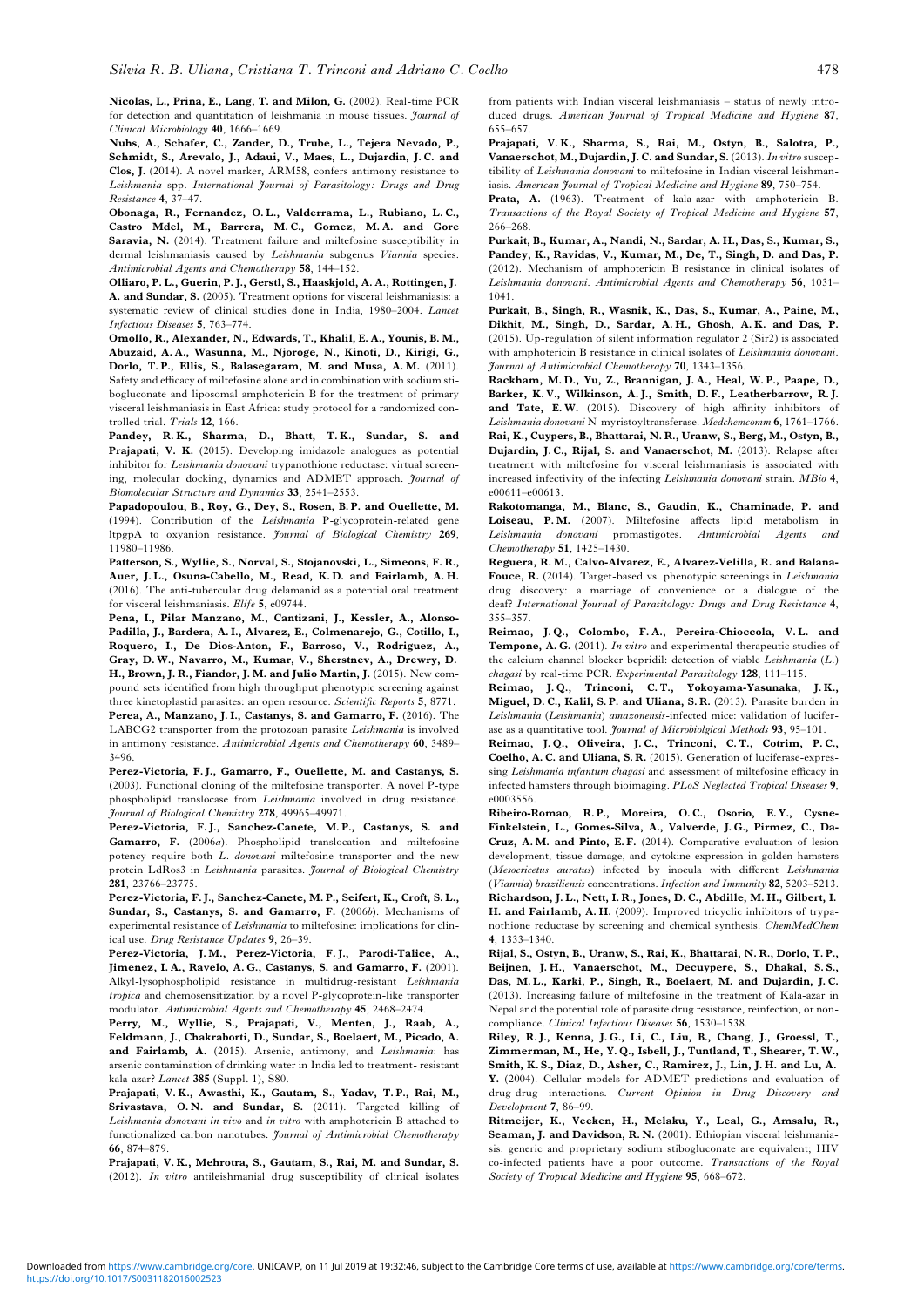<span id="page-15-0"></span>Roberts, W. L. and Rainey, P. M. (1993). Antileishmanial activity of sodium stibogluconate fractions. Antimicrobial Agents and Chemotherapy 37, 1842–1846.

Sacks, D. and Kamhawi, S. (2001). Molecular aspects of parasite-vector and vector-host interactions in leishmaniasis. Annual Review of Microbiology 55, 453-483.

Sadeghian, G. and Nilforoushzadeh, M. A. (2006). Effect of combination therapy with systemic glucantime and pentoxifylline in the treatment of cutaneous leishmaniasis. International Journal of Dermatology 45, 819–821.

Sampaio, S. A., Godoy, J. T., Paiva, L., Dillon, N. L. and Da, L. C. (1960). The treatment of American (mucocutaneous) leishmaniasis with amphotericin B. Archives of Dermatology 82, 627–635.

Sanchez-Brunete, J. A., Dea, M. A., Rama, S., Bolas, F., Alunda, J. M., Raposo, R., Mendez, M. T., Torrado-Santiago, S. and Torrado, J.J. (2004). Treatment of experimental visceral leishmaniasis with amphotericin B in stable albumin microspheres. Antimicrobial Agents and Chemotherapy 48, 3246–3252.

Sanchez-Canete, M.P., Carvalho, L., Perez-Victoria, F.J., Gamarro, F. and Castanys, S. (2009). Low plasma membrane expression of the miltefosine transport complex renders Leishmania braziliensis refractory to the drug. Antimicrobial Agents and Chemotherapy 53, 1305–1313.

Sanderson, L., Yardley, V. and Croft, S.L. (2014). Activity of anticancer protein kinase inhibitors against Leishmania spp. Journal of Antimicrobial Chemotherapy 69, 1888–1891.

Santa-Rita, R. M., Henriques-Pons, A., Barbosa, H. S. and De Castro, S. L. (2004). Effect of the lysophospholipid analogues edelfosine, ilmofosine and miltefosine against Leishmania amazonensis. Journal of Antimicrobial Chemotherapy 54, 704–710.

Santos, D. M., Petersen, A. L., Celes, F. S., Borges, V. M., Veras, P. S. and De Oliveira, C. I. (2014). Chemotherapeutic potential of 17-AAG against cutaneous leishmaniasis caused by Leishmania (Viannia) braziliensis. PLoS Neglected Tropical Diseases 8, e3275.

Santos, L. O., Vitorio, B. S., Branquinha, M. H., Pedroso E Silva, C. M., Santos, A. L. and D'avila-Levy, C. M. (2013). Nelfinavir is effective in inhibiting the multiplication and aspartic peptidase activity of Leishmania species, including strains obtained from HIV-positive patients. Journal of Antimicrobial Chemotherapy 68, 348–353.

Seaman, J., Pryce, D., Sondorp, H. E., Moody, A., Bryceson, A. D. and Davidson, R. N. (1993). Epidemic visceral leishmaniasis in Sudan: a randomized trial of aminosidine plus sodium stibogluconate versus sodium stibogluconate alone. *Journal of Infectious Diseases* 168, 715–720.

Seifert, K., Matu, S., Javier Perez-Victoria, F., Castanys, S., Gamarro, F. and Croft, S.L. (2003). Characterisation of Leishmania donovani promastigotes resistant to hexadecylphosphocholine (miltefosine). International Journal of Antimicrobial Agents 22, 380-387.

Seifert, K., Perez-Victoria, F. J., Stettler, M., Sanchez-Canete, M. P., Castanys, S., Gamarro, F. and Croft, S. L. (2007). Inactivation of the miltefosine transporter, LdMT, causes miltefosine resistance that is conferred to the amastigote stage of Leishmania donovani and persists in vivo. International Journal of Antimicrobial Agents 30, 229–235.

Sereno, D. and Lemesre, J. L. (1997). In vitro life cycle of pentamidineresistant amastigotes: stability of the chemoresistant phenotypes is dependent on the level of resistance induced. Antimicrobial Agents and Chemotherapy 41, 1898–1903.

Shaked-Mishan, P., Ulrich, N., Ephros, M. and Zilberstein, D. (2001). Novel Intracellular SbV reducing activity correlates with antimony susceptibility in Leishmania donovani. Journal of Biological Chemistry 276, 3971-3976.

Shalev, M., Kondo, J. , Kopelyanskiy, D., Jaffe, C. L., Adir, N., and Baasov, T. (2013). Identification of the molecular attributes required for aminoglycoside activity against Leishmania. Proceedings of the National Academy of Sciences of theUnited States of America 110, 13333–13338.

Sharara, S. L. and Kanj, S. S. (2014). War and infectious diseases: challenges of the Syrian civil war. PLoS Pathogens 10, e1004438.

Shaw, C. D., Lonchamp, J., Downing, T., Imamura, H., Freeman, T. M., Cotton, J. A., Sanders, M., Blackburn, G., Dujardin, J. C., Rijal, S., Khanal, B., Illingworth, C. J., Coombs, G. H. and Carter, K. C. (2016). In vitro selection of miltefosine resistance in promastigotes of Leishmania donovani from Nepal: genomic and metabolomic characterization. Molecular Microbiology 99, 1134–1148.

Shearer, T. W., Smith, K. S., Diaz, D., Asher, C., Ramirez, J., Riley, R. J., Kenna, J. G., Li, C., Liu, B., Chang, J., Groessl, T., Zimmerman, M., He, Y. Q., Isbell, J. and Tuntland, T. (2005). The role of in vitro ADME assays in antimalarial drug discovery and development. Combinatorial Chemistry and High Throughput Screening 8, 89–98. Singh, A. K., Papadopoulou, B. and Ouellette, M. (2001). Gene amplification in amphotericin B-resistant Leishmania tarentolae. Experimental Parasitology 99, 141–147.

Siqueira-Neto, J. L., Moon, S., Jang, J., Yang, G., Lee, C., Moon, H. K., Chatelain, E., Genovesio, A., Cechetto, J. and Freitas-Junior, L. H. (2012). An image-based high-content screening assay for compounds targeting intracellular Leishmania donovani amastigotes in human macrophages. PLoS Neglected Tropical Diseases 6, e1671.

Soto, I. and Berman, I. (2006). Treatment of New World cutaneous leishmaniasis with miltefosine. Transactions of the Royal Society of Tropical Medicine and Hygiene 100 (Suppl. 1), S34–S40.

Soto, J., Fuya, P., Herrera, R. and Berman, J. (1998). Topical paromomycin/methylbenzethonium chloride plus parenteral meglumine antimonate as treatment for American cutaneous leishmaniasis: controlled study. Clinical Infectious Diseases 26, 56–58.

Spath, G.F. and Beverley, S.M. (2001). A lipophosphoglycanindependent method for isolation of infective Leishmania metacyclic promastigotes by density gradient centrifugation. Experimental Parasitology 99, 97–103.

Srivastava, A., Sweat, J. M., Azizan, A., Vesely, B. and Kyle, D. E. (2013). Real-time PCR to quantify Leishmania donovani in hamsters. Journal of Parasitology 99, 145–150.

Sundar, S. (2001). Drug resistance in Indian visceral leishmaniasis. Tropical Medicine and International Health 6, 849–854.

Sundar, S., Jha, T. K., Thakur, C. P., Engel, J., Sindermann, H., Fischer, C., Junge, K., Bryceson, A. and Berman, J. (2002). Oral miltefosine for Indian visceral leishmaniasis. New England Journal of Medicine 347, 1739–1746.

Sundar, S., Jha, T. K., Thakur, C. P., Sinha, P. K. and Bhattacharya, S. K. (2007). Injectable paromomycin for Visceral leishmaniasis in India. New England Journal of Medicine 356, 2571–2581.

Sundar, S., Rai, M., Chakravarty, J., Agarwal, D., Agrawal, N., Vaillant, M., Olliaro, P. and Murray, H. W. (2008). New treatment approach in Indian visceral leishmaniasis: single-dose liposomal amphotericin B followed by short-course oral miltefosine. Clinical Infectious Diseases 47, 1000–1006.

Sundar, S., Sinha, P. K., Rai, M., Verma, D. K., Nawin, K., Alam, S., Chakravarty, J., Vaillant, M., Verma, N., Pandey, K., Kumari, P., Lal, C. S., Arora, R., Sharma, B., Ellis, S., Strub-Wourgaft, N., Balasegaram, M., Olliaro, P., Das, P. and Modabber, F. (2011). Comparison of short-course multidrug treatment with standard therapy for visceral leishmaniasis in India: an open-label, non-inferiority, randomised controlled trial. Lancet 377, 477–486.

Sundar, S., Singh, A., Rai, M., Prajapati, V. K., Singh, A. K., Ostyn, B., Boelaert, M., Dujardin, J. C. and Chakravarty, J. (2012). Efficacy of miltefosine in the treatment of visceral leishmaniasis in India after a decade of use. Clinical Infectious Diseases 55, 543-550.

Szoka, F. C., Jr., Milholland, D. and Barza, M. (1987). Effect of lipid composition and liposome size on toxicity and in vitro fungicidal activity of liposome-intercalated amphotericin B. Antimicrobial Agents and Chemotherapy 31, 421–429.

Thakur, C.P. (1984). Epidemiological, clinical and therapeutic features of Bihar kala-azar (including post kala-azar dermal leishmaniasis). Transactions of the Royal Society of Tropical Medicine and Hygiene 78, 391–398.

Thakur, C. P., Kumar, M., Singh, S. K., Sharma, D., Prasad, U. S., Singh, R. S., Dhawan, P. S. and Achari, V. (1984). Comparison of regimens of treatment with sodium stibogluconate in kala-azar. British Medical Journal (Clinical Research Ed.) 288, 895–897.

Thakur, C. P., Olliaro, P., Gothoskar, S., Bhowmick, S., Choudhury, B. K., Prasad, S., Kumar, M. and Verma, B. B. (1992). Treatment of visceral leishmaniasis (kala-azar) with aminosidine (= paromomycin)-antimonial combinations, a pilot study in Bihar, India. Transactions of the Royal Society of Tropical Medicine and Hygiene 86, 615–616.

Valdivieso, E., Rangel, A., Moreno, J., Saugar, J. M., Canavate, C., Alvar, J. and Dagger, F. (2010). Effects of HIV aspartyl-proteinase inhibitors on Leishmania sp. Experimental Parasitology 126, 557–563.

Vandamme, A. M., Van Laethem, K. and De Clercq, E. (1999). Managing resistance to anti-HIV drugs: an important consideration for effective disease management. Drugs 57, 337–361.

Van Der Meide, W. F., Sabajo, L. O., Jensema, A. J., Peekel, I., Faber, W. R., Schallig, H. D. and Fat, R. F. (2009). Evaluation of treatment with pentamidine for cutaneous leishmaniasis in Suriname. International Journal of Dermatology 48, 52–58.

Van Griensven, J., Balasegaram, M., Meheus, F., Alvar, J., Lynen, L. and Boelaert, M. (2010). Combination therapy for visceral leishmaniasis. Lancet Infectious Diseases 10, 184–194.

Van Griensven, J., Diro, E., Lopez-Velez, R., Boelaert, M., Lynen, L., Zijlstra, E., Dujardin, J. C. and Hailu, A. (2013). HIV-1 protease inhibitors for treatment of visceral leishmaniasis in HIV-co-infected individuals. Lancet Infectious Diseases 13, 251–259.